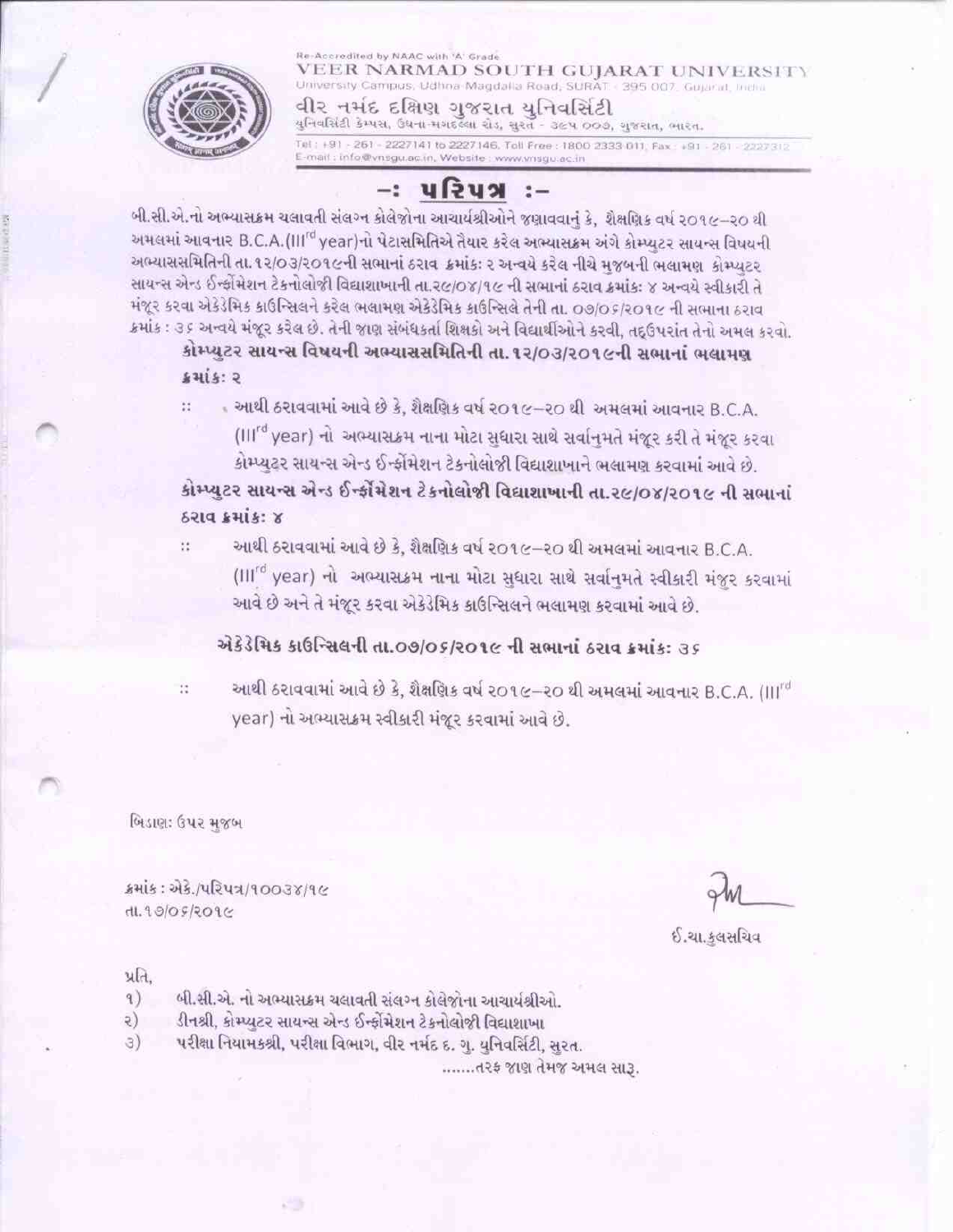# **VEER NARMAD SOUTH GUJARAT UNIVERSITY – SURAT Bachelor of Computer Application**

| Program Structure       |                                                                        | Semester-wise break up for the courses is given below: |                                  |                                                |          |       |                   |                |
|-------------------------|------------------------------------------------------------------------|--------------------------------------------------------|----------------------------------|------------------------------------------------|----------|-------|-------------------|----------------|
|                         |                                                                        |                                                        | SEMESTER $-5$ (w.e.f. 2019-2020) |                                                |          |       |                   |                |
| Title<br>Course<br>Code |                                                                        | Teaching per week                                      |                                  | University<br>Course<br>Credits<br>Examination |          |       | Internal<br>Marks | Total<br>Marks |
|                         |                                                                        | Theory                                                 | Practical                        |                                                | Duration | Marks |                   |                |
| 501                     | PHP & MySOL                                                            | 4                                                      | $\theta$                         | 4                                              | 3 Hrs    | 70    | 30                | 100            |
| 502                     | UNIX & Shell Programming                                               | 4                                                      | $\Omega$                         | 4                                              | 3 Hrs    | 70    | 30                | 100            |
| 503                     | Network Technologies                                                   | 3                                                      | $\theta$                         | 3                                              | 3 Hrs    | 70    | 30                | 100            |
| 504                     | Operating System-II                                                    | $\overline{c}$                                         | $\Omega$                         | $\mathcal{D}_{\mathcal{L}}$                    | 3 Hrs    | 70    | 30                | 100            |
| 505                     | ASP .NET                                                               | 4                                                      | $\Omega$                         | 4                                              | 3 Hrs    | 70    | 30                | 100            |
| 506                     | Practical                                                              | $\Omega$                                               | 12                               | 6                                              | 5 Hrs    | 140   | 60                | 200            |
|                         | Foundation Elective (to be<br>selected from NCC / NSS /<br>Saptadhara) | $\theta$                                               | $\theta$                         | $\mathfrak{D}$                                 |          |       |                   |                |
| Total                   |                                                                        | 17                                                     | 12                               | 25                                             |          | 490   | 210               | 700            |

For Practical:

- 1. Batch Size 30 Maximum
- 2. In case of more than 10 students in a batch, separate batch should be considered.
- 3. The practical journal should be certified by the concerned faculty and by the Head of the Department, failing which the student should not be allowed to appear for External Practical Examination.

| Course<br>Code | Title                                                                  | Teaching per week |                                             | Course<br>Credits | University<br>Examination |              | Internal<br>Marks | Total<br>Marks |
|----------------|------------------------------------------------------------------------|-------------------|---------------------------------------------|-------------------|---------------------------|--------------|-------------------|----------------|
|                |                                                                        | Theory            | Practical                                   |                   | Duration                  | <b>Marks</b> |                   |                |
| 601            | Computer Graphics                                                      | 4                 | 0                                           | 4                 | 3 Hrs                     | 70           | 30                | 100            |
| 602            | e-Commerce & Cyber<br>Security                                         | 3                 | $\theta$                                    | 3                 | 3 Hrs                     | 70           | 30                | 100            |
| 603            | Project                                                                | $\theta$          | $2$ Hrs $/$<br>Week $/5$<br><b>Students</b> | 14                |                           | 280          | 120               | 400            |
| 604            | Seminar on Information<br>Technology Innovations &<br>Trends           | $\mathfrak{D}$    | 0                                           | $\mathfrak{D}$    | 3 Hrs                     | 70           | 30                | 100            |
|                | Foundation Elective (to be<br>selected from NCC / NSS /<br>Saptadhara) | $\Omega$          | $\theta$                                    | $\overline{c}$    |                           |              |                   |                |
| Total          |                                                                        |                   |                                             | 25                |                           | 490          | 210               | 700            |

SEMESTER – 6 (w.e.f. 2019-2020)

For Practical:

- 1. Batch Size 30 Maximum
- 2. In case of more than 10 students in a batch, separate batch should be considered.
- 3. The practical journal should be certified by the concerned faculty and by the Head of the Department, failing which the student should not be allowed to appear for External Practical Examination.

Program Passing Rules | As per University rules.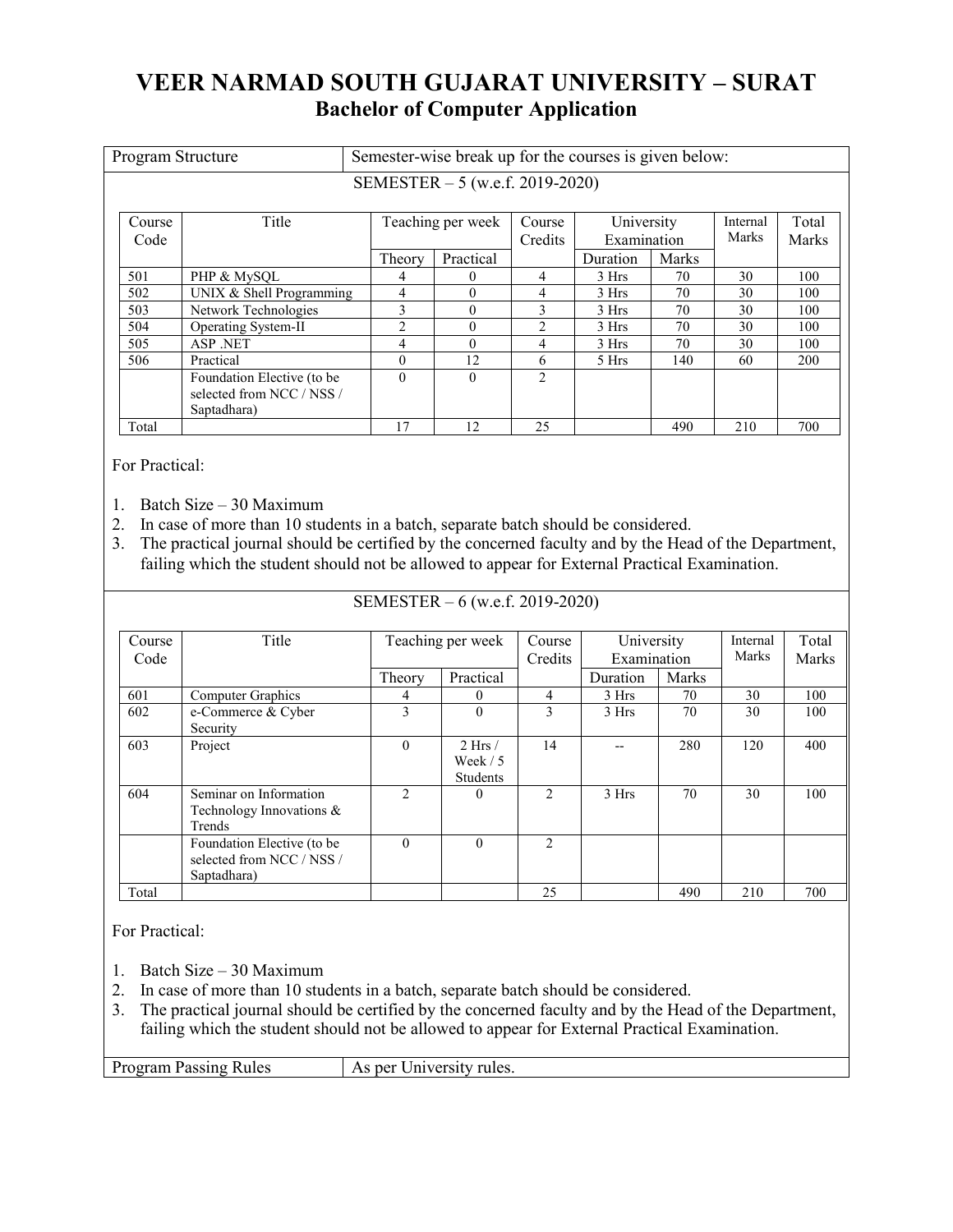## **Course: 501: PHP & MySQL**

| Course Code                | 501                                                                |
|----------------------------|--------------------------------------------------------------------|
| Course Title               | PHP & MySQL                                                        |
| Credit                     | $\overline{4}$                                                     |
| Teaching per Week          | 4 Hrs                                                              |
| Minimum weeks per Semester | 15 (Including Class work, examination, preparation etc.)           |
| Review / Revision          | June 2019                                                          |
| Purpose of Course          | To make students aware of Open Source Web Based Tools and          |
|                            | Database                                                           |
| Course Objective           | 1. To make students understand the concepts of Open Source Web     |
|                            | Based Dynamic Scripting Language.                                  |
|                            | 2. To make students understand the concepts of Open Source         |
|                            | Database.                                                          |
| Pre-requisite              | Basic knowledge of Scripting Language & HTML.                      |
| Course Out come            | Ability to develop Web Based Applications.                         |
| <b>Course Content</b>      | Unit 1. Introduction to PHP and writing PHP code                   |
|                            | 1.1. Web Communication fundamentals                                |
|                            | 1.1.1. Request-Response                                            |
|                            | 1.1.2. Client-side Scripting                                       |
|                            | 1.1.3. Session management                                          |
|                            | 1.2. Installation & Configuration of PHP and MySQL                 |
|                            | 1.3. How PHP code is parsed                                        |
|                            | 1.4. Embedding PHP and HTML                                        |
|                            | 1.5. Executing PHP and viewing in Browser                          |
|                            | 1.6. Data types                                                    |
|                            | 1.7. Operators                                                     |
|                            | 1.8. PHP variables: Static and Global variables                    |
|                            | 1.9. Comments in PHP                                               |
|                            | 1.10. Control Statements                                           |
|                            | 1.10.1. Condition Statements                                       |
|                            | 1.10.1.1. IfElse                                                   |
|                            | 1.10.1.2. Switch                                                   |
|                            | 1.10.1.3. $\lq$ ? Operator                                         |
|                            | 1.10.2. Loops                                                      |
|                            | 1.10.2.1. While                                                    |
|                            | 1.10.2.2. Break Statement                                          |
|                            | 1.10.2.3. Continue                                                 |
|                            | 1.10.2.4. Do While                                                 |
|                            | 1.10.2.5. For                                                      |
|                            | 1.10.2.6. For each                                                 |
|                            | 1.11. Exit, Die, Return                                            |
|                            | 1.12. Arrays in PHP                                                |
|                            |                                                                    |
|                            | Unit 2. Working with Data and Functions                            |
|                            | 2.1. FORM element, INPUT elements                                  |
|                            | 2.2. Validating the user Input                                     |
|                            | 2.3. Passing variables between pages through GET, POST and         |
|                            | <b>REQUEST</b>                                                     |
|                            | 2.4. Built-in Functions                                            |
|                            | 2.4.1. String Functions: chr, ord, strtolower, strtoupper, strlen, |
|                            | ltrim, rtrim, substr, strcmp, strcasecmp, strpos, strrpos,         |
|                            | strstr, stristr, str replace, strrev, echo, print                  |
|                            | 2.4.2. Math Functions: abs, ceil, floor, round, fmod, min,         |
|                            | max, pow, sqrt, rand                                               |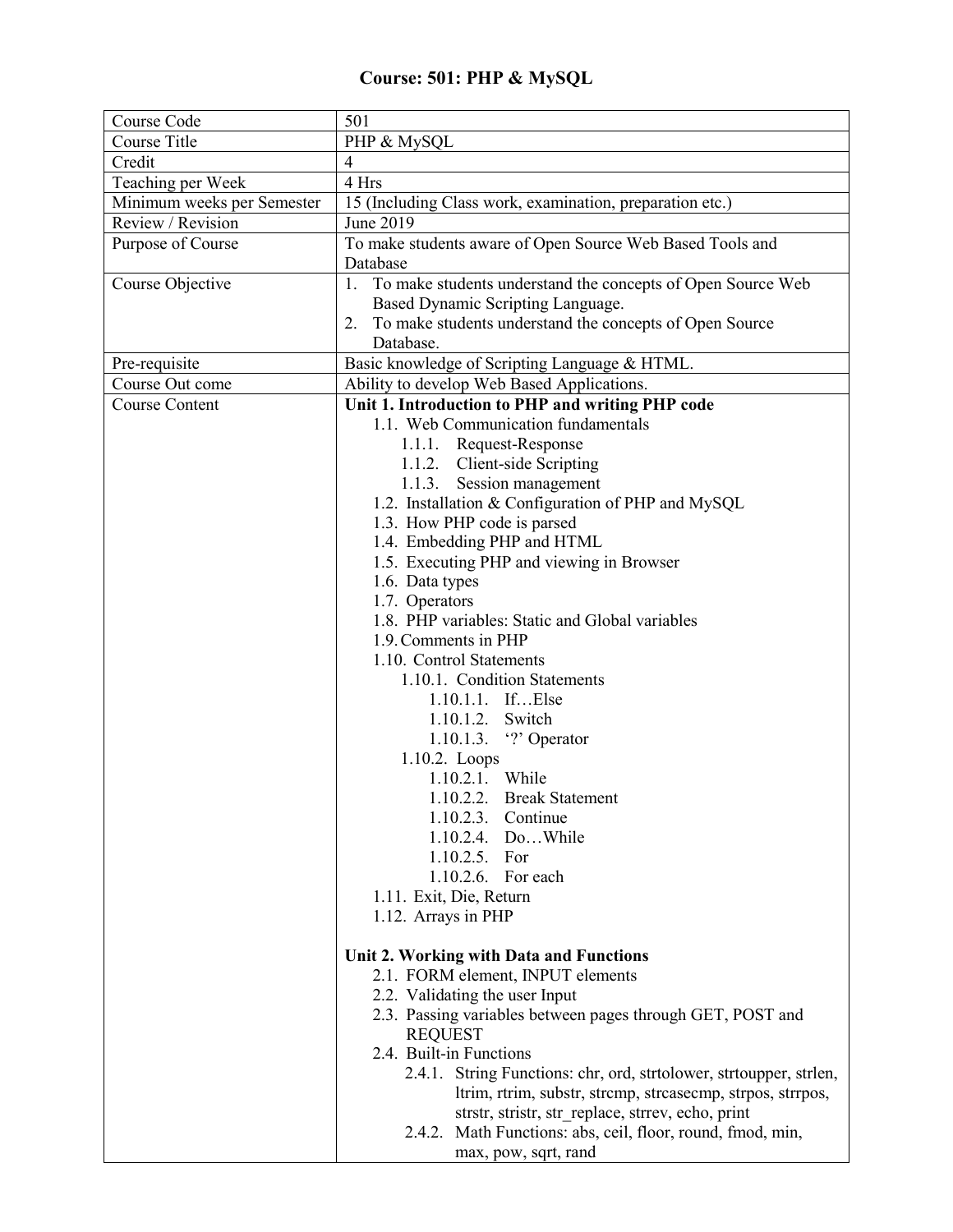|                | 2.4.3. Array Functions: count, list, in array, current, next,<br>previous, end, each, sort, rsort, assort, array merge,<br>array reverse<br>2.4.4. Date Functions: date, getdate, DateTime::setDate,<br>checkdate, time, mktime<br>2.5. User-defined Functions<br>Unit 3. Sessions, Cookies and Upload Files<br>3.1. Concept of Session<br>3.2. Starting session<br>3.3. Modifying session variables<br>3.4. Unregistering and deleting session variable |
|----------------|----------------------------------------------------------------------------------------------------------------------------------------------------------------------------------------------------------------------------------------------------------------------------------------------------------------------------------------------------------------------------------------------------------------------------------------------------------|
|                | 3.5. Concept of Cookies and Querystring<br>3.6. Upload file form<br>3.7. Uploading scripts and restrictions on upload<br>3.8. Saving uploaded file                                                                                                                                                                                                                                                                                                       |
|                | Unit 4. Introduction to MySQL<br>4.1. Types of tables in MySQL<br>4.2. Query in MySQL: Select, Insert, Update, Delete<br>4.3. Order By<br>4.4. Database connectivity of PHP with MySQL<br>4.5. Functions of MySQL                                                                                                                                                                                                                                        |
|                | Unit 5. Introduction to jQuery<br>5.1. Syntax Overview<br>5.2. Selectors<br>5.3. Events<br>5.4. Effects<br>5.4.1. Hide<br>5.4.2. Show<br>5.4.3. Fade                                                                                                                                                                                                                                                                                                     |
|                | 5.4.4. Slide<br>5.4.5. Animate<br>5.4.6.<br>Stop<br>Callback & Functions<br>5.4.7.<br>5.4.8.<br>Chaining<br>5.5. jQuery HTML<br>5.5.1. Get<br>5.5.2.<br>Set<br>5.5.3.<br>Add                                                                                                                                                                                                                                                                             |
|                | 5.5.4. Remove<br>5.6. CSS, Styling & Dimensions<br>5.7. Traversing<br>5.7.1. Ancestors<br>5.7.2. Descendants<br>5.7.3. Siblings<br>5.7.4.<br>Filtering                                                                                                                                                                                                                                                                                                   |
| Reference Book | Core PHP Programming - Leon Atkinson - Pearson Publishers<br>1.<br>The Complete Reference PHP - Stever Holzner - McGraw Hill<br>2.<br>Beginning PHP 5.0 Database - Christopher Scollo, Harish Rawat,<br>3.<br>Deepak Thomas - Wrox Press<br>4. Learning jQuery - Jonathan Chaffer, Karl Swedberg - Packt                                                                                                                                                 |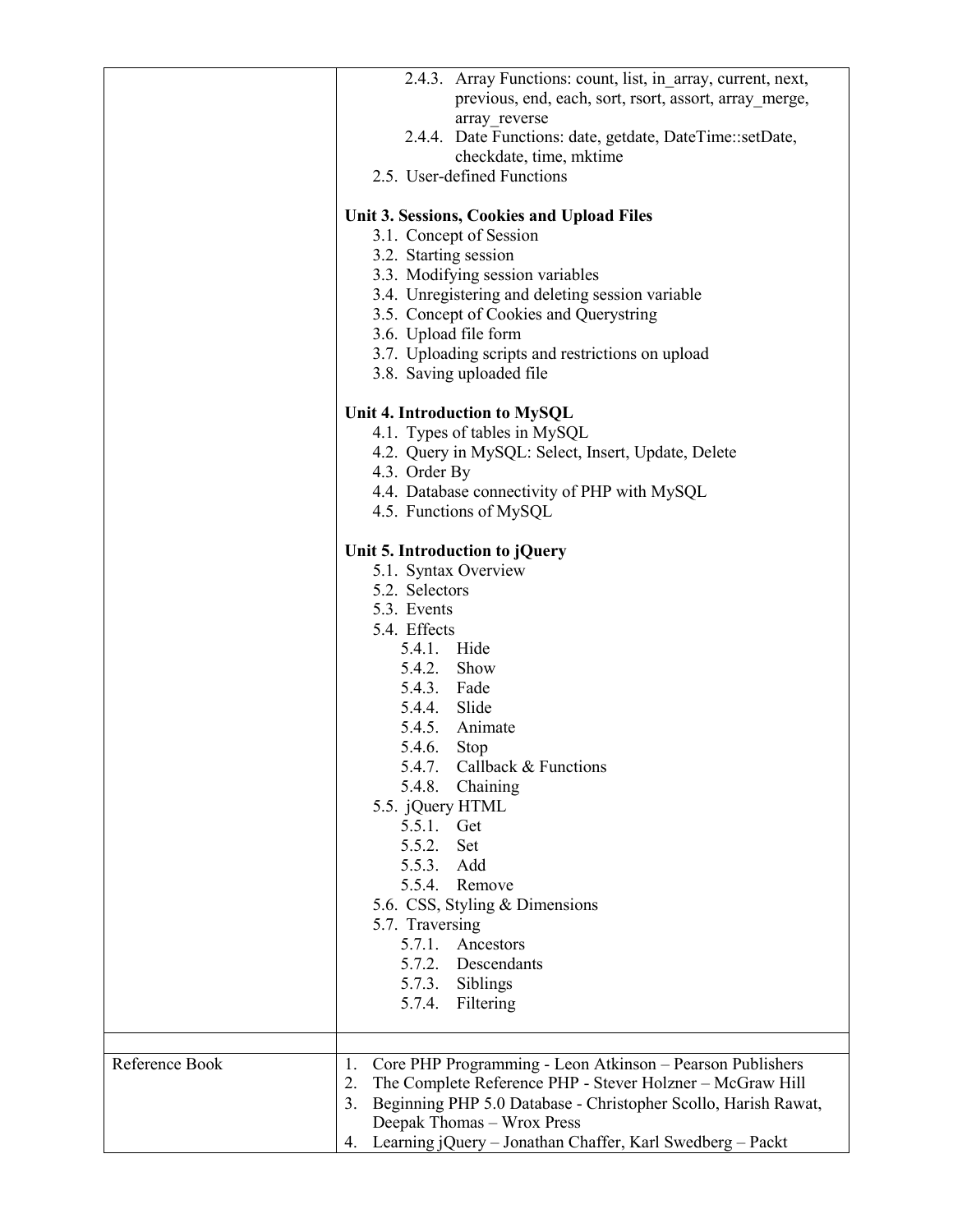|                             | Publication<br>5. jQuery for Dummies – Lynn Beighley – Wiley Publication |
|-----------------------------|--------------------------------------------------------------------------|
| <b>Teaching Methodology</b> | Class Work, Discussion, Self-Study, Seminars and/or Assignments          |
| <b>Evaluation Method</b>    | 30% Internal assessment.                                                 |
|                             | 70% External assessment.                                                 |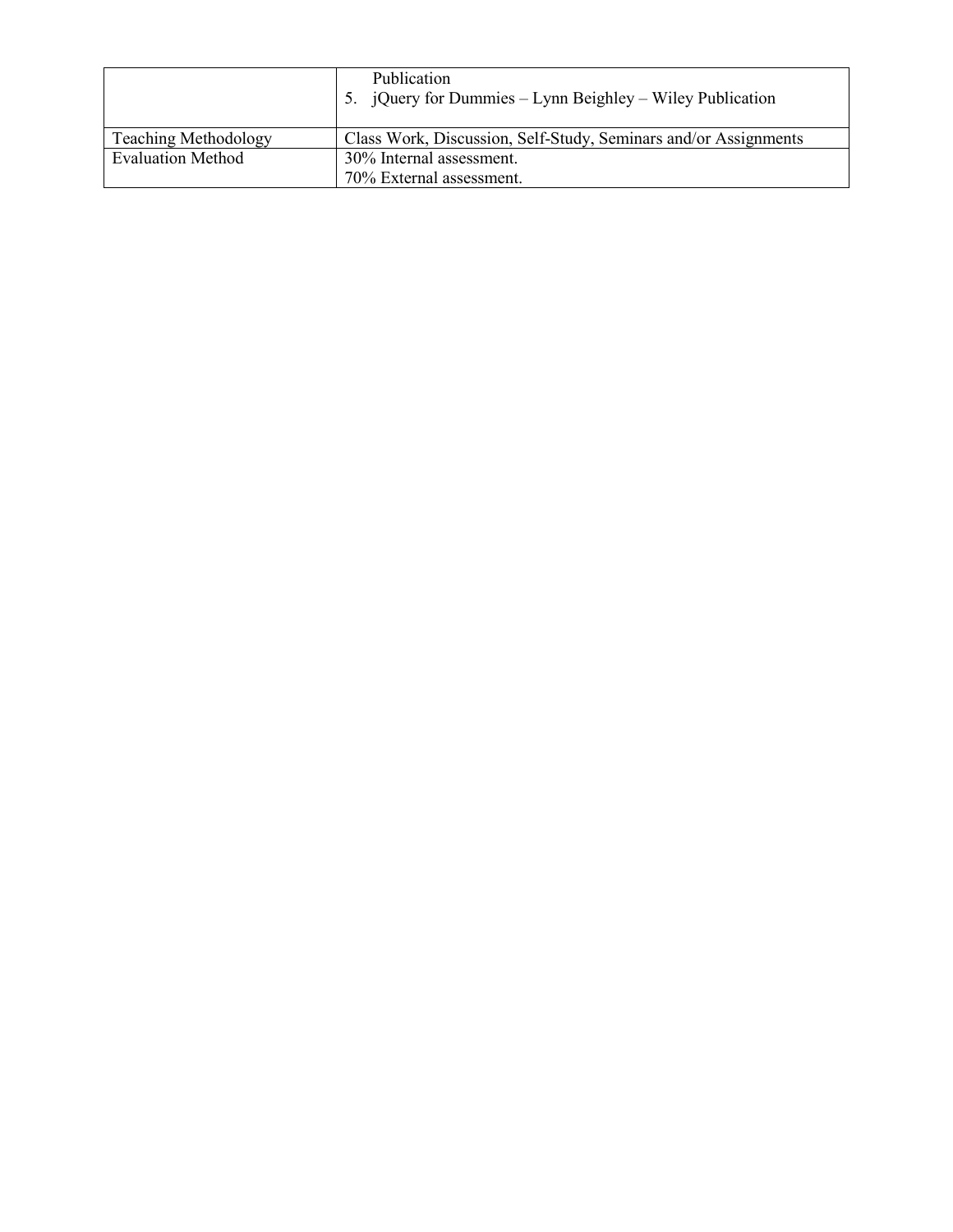## **Course: 502: UNIX & Shell Programming**

| Course Code                | 502                                                                 |
|----------------------------|---------------------------------------------------------------------|
| Course Title               | UNIX & Shell Programming                                            |
| Credit                     | $\overline{4}$                                                      |
| Teaching per Week          | 4 Hrs                                                               |
| Minimum weeks per Semester | 15 (Including Class work, examination, preparation etc.)            |
| Review / Revision          | June 2019                                                           |
| Purpose of Course          | To provide basic knowledge of Multi-User Operating System.          |
| Course Objective           | 1. To make students aware of basic concepts of Multi-User Operating |
|                            | System.                                                             |
|                            | To make students learn Shell Programming.<br>2.                     |
| Pre-requisite              | Fundamental knowledge of Operating System.                          |
| Course Out come            | The students will understand the concepts of Multi-User Operating   |
|                            | System and will be able to work with such Operating System. The     |
|                            | students will also be able to do shell programming in UNIX          |
|                            | environment.                                                        |
| <b>Course Content</b>      | <b>Unit 1. Introduction</b>                                         |
|                            | 1.1. Features of Unix OS                                            |
|                            | 1.2. System Structure                                               |
|                            | 1.3. Shell & its features                                           |
|                            | 1.4. Kernel                                                         |
|                            | 1.5. Architecture of the UNIX OS                                    |
|                            |                                                                     |
|                            | <b>Unit 2. Overview</b>                                             |
|                            | 2.1 Logging in & out                                                |
|                            | 2.2 I node and File Structure                                       |
|                            | 2.3 File System Structure and Features                              |
|                            | 2.4 Booting Sequence & init process                                 |
|                            | 2.5 File Access Permissions                                         |
|                            | <b>Unit 3. Shell Programming</b>                                    |
|                            | 3.1 Screen Editor "vi"                                              |
|                            | 3.2 Environmental & user defined variables                          |
|                            | 3.3 Argument Processing                                             |
|                            | 3.4 Shell's interpretation at prompt                                |
|                            | 3.5 Arithmetic expression evaluation                                |
|                            | 3.6 Control Structure                                               |
|                            | 3.7 Redirection                                                     |
|                            | 3.8 Background process & priorities of process                      |
|                            | 3.9 Conditional Execution                                           |
|                            |                                                                     |
|                            | <b>Unit 4. Advanced Shell Programming</b>                           |
|                            | 4.1. Filtering utilities: grep, sed etc.                            |
|                            | 4.2. awk utility                                                    |
|                            | 4.3. Batch process                                                  |
|                            | 4.4. Splitting (cat, cut, head and tail), comparing (cmp,           |
|                            | comm., diff), Sorting(sort), Merging & Ordering files               |
|                            | (paste, uniq)                                                       |
|                            |                                                                     |
|                            | Unit 5. Communication with other users                              |
|                            | 5.1 write, wall and mesg<br>5.2 mail, motd and news                 |
|                            |                                                                     |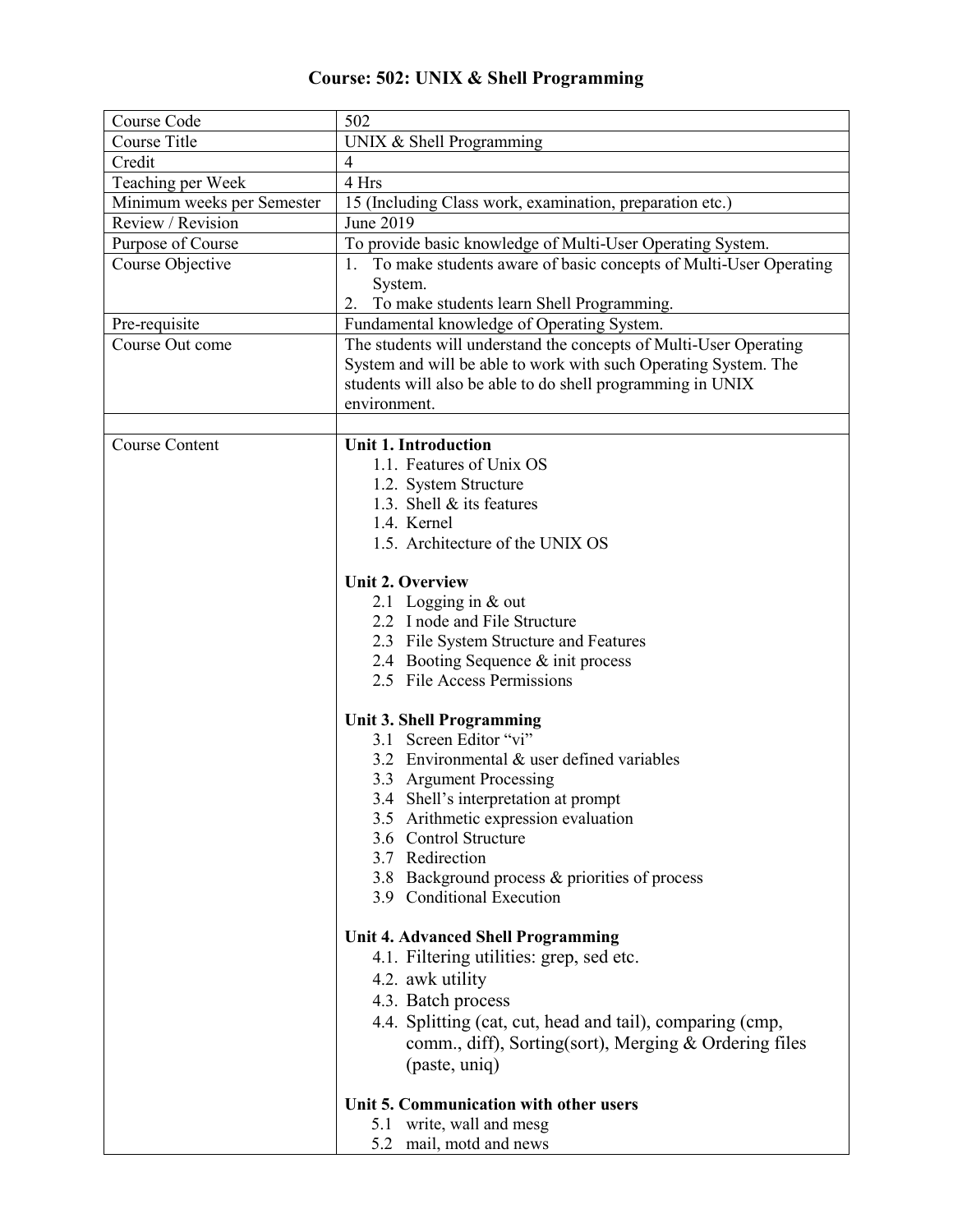| Reference Books             | Unix Shell Programming, 3rd Edition, Stephen G Kochan, Patrick<br>1.             |
|-----------------------------|----------------------------------------------------------------------------------|
|                             | $Wood - Sams Publishing$                                                         |
|                             | Unix Shell Programming-3 <sup>rd</sup> edition, Stephen G Kochan & Patrick<br>2. |
|                             | Wood -Sams Publishing.                                                           |
|                             | Sed & awk -2 <sup>nd</sup> edition, Dale Dougherty & Arnold Robbins, -<br>3.     |
|                             | O'Reilly Media.                                                                  |
|                             | The Unix Programming Environment, Kernigham & Pike -PHI.<br>4.                   |
|                             | The Design of the UNIX OS, M. J. Bach - Prentice Hall.<br>5.                     |
|                             | Operating Systems, A. S. Godbole - Tata McGraw Hill.<br>6.                       |
|                             | Working with UNIX, Vijay Mukhi-BPB Publications.                                 |
|                             | UNIX Shells, Vijay Mukhi -BPB Publications.                                      |
|                             | UNIX System Concepts & Applications, Das -Tata McGraw Hill.<br>9.                |
|                             | 10. UNIX & Shell Programming, Yashwant Kanetkar -BPB                             |
|                             | Publications.                                                                    |
|                             |                                                                                  |
| <b>Teaching Methodology</b> | Class Work, Discussion, Self-Study, Seminars and/or Assignments                  |
| <b>Evaluation Method</b>    | 30% Internal assessment.                                                         |
|                             | 70% External assessment.                                                         |

 $\overline{\phantom{0}}$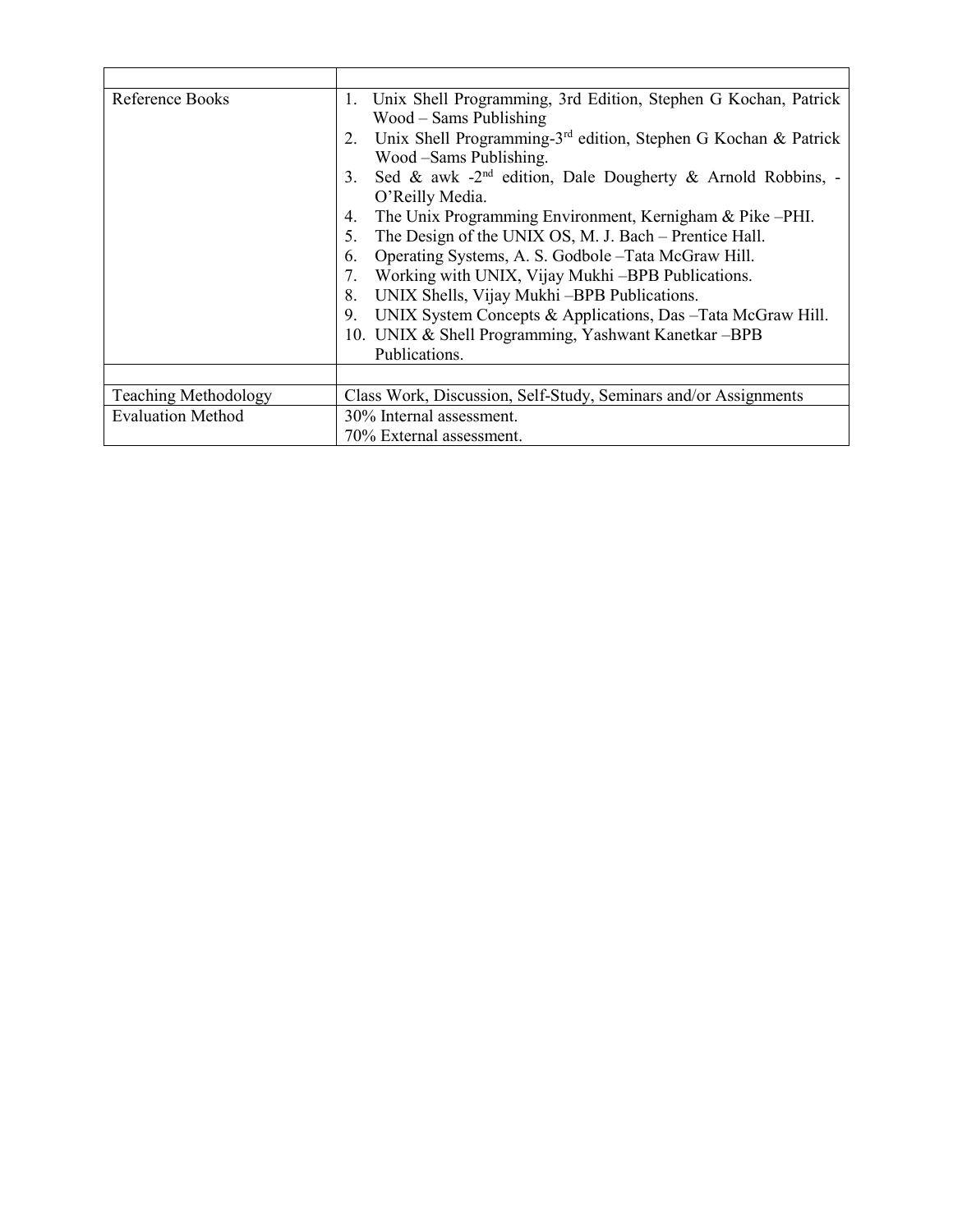#### **Course: 503: Network Technologies**

| Course Code                | 503                                                                                                                                                                                                                                                                                                                                                                                                                                                                                                                                                                                                                                                                |
|----------------------------|--------------------------------------------------------------------------------------------------------------------------------------------------------------------------------------------------------------------------------------------------------------------------------------------------------------------------------------------------------------------------------------------------------------------------------------------------------------------------------------------------------------------------------------------------------------------------------------------------------------------------------------------------------------------|
| Course Title               | Network Technologies                                                                                                                                                                                                                                                                                                                                                                                                                                                                                                                                                                                                                                               |
| Credit                     |                                                                                                                                                                                                                                                                                                                                                                                                                                                                                                                                                                                                                                                                    |
| Teaching per Week          | 3 Hrs                                                                                                                                                                                                                                                                                                                                                                                                                                                                                                                                                                                                                                                              |
| Minimum weeks per Semester | 15 (Including Class work, examination, preparation etc.)                                                                                                                                                                                                                                                                                                                                                                                                                                                                                                                                                                                                           |
| Review / Revision          | June 2019                                                                                                                                                                                                                                                                                                                                                                                                                                                                                                                                                                                                                                                          |
| Purpose of Course          | With extensive use of Internet and Network at offices, it has now<br>become quite essential for students of IT and Computer Science to<br>acquire basic knowledge of Computer Networks. The purpose of this<br>course is to provide basic knowledge of Computer Networks.                                                                                                                                                                                                                                                                                                                                                                                          |
| Course Objective           | Making students aware of<br>Layering Models.<br>Various Network Topologies.<br>2.<br>3. Computer Network parlance.<br>4. Network Security.                                                                                                                                                                                                                                                                                                                                                                                                                                                                                                                         |
| Pre-requisite              | Prior knowledge of Operating Systems, LAN                                                                                                                                                                                                                                                                                                                                                                                                                                                                                                                                                                                                                          |
| Course Out come            | After studying this subject, students will be aware of Layering Models,<br>Different types of Computer Networks, Networking terms, Networking<br>Topologies, Networking protocols and Networking Security.                                                                                                                                                                                                                                                                                                                                                                                                                                                         |
|                            |                                                                                                                                                                                                                                                                                                                                                                                                                                                                                                                                                                                                                                                                    |
| <b>Course Content</b>      | Unit 1. An Introduction to Networks, Network Topologies, and<br><b>Types</b><br>1.1 Data Communication [Analog, Digital]<br>1.2 Introduction: Networking<br>1.3 Information Exchange, Sharing, Preserving & Protecting<br>1.4 Hardware and Software Resource Sharing<br>1.5 Need Uses and Advantages of Network<br>1.6 Clients, Servers, Peers based and Hybrid Networks<br>1.7<br>Server types<br>1.8 Network Topologies (Bus, Star, Ring, Star Bus, Star Ring &<br>Physical Mesh)<br>1.9 Defining Network Protocols (H/W Protocols, S/W Protocols<br>H/W-S/W Interface)<br>1.10 Introduction to Wireless Network, Ad-hoc Wireless and Sensor<br>Wireless Network |
|                            | Unit 2. The Layering Models and Data Communication<br>2.1 Introduction to OSI model with all layers<br>2.2 Differences between OSI Model & TCP/IP model<br>2.3 Data Communication Model, Digital and Analog data and<br>signals, bit rate, baud, bandwidth, Nyquist bit rate<br><b>Unit 3. Networking Hardware</b><br>3.1 Introduction to Guided Transmission Media-Twisted Pair,<br>Coaxial cable, Optical Fibre<br>3.2 Wireless transmission-Radio waves, microwaves, infrared<br>waves, Satellite Communication.<br>Networking devices (repeater, hub, switch, router, bridge,<br>3.3<br>modem)<br>Unit 4. Basic of TCP/IP Model                                |
|                            | 4.1 Introduction to TCP/IP Model                                                                                                                                                                                                                                                                                                                                                                                                                                                                                                                                                                                                                                   |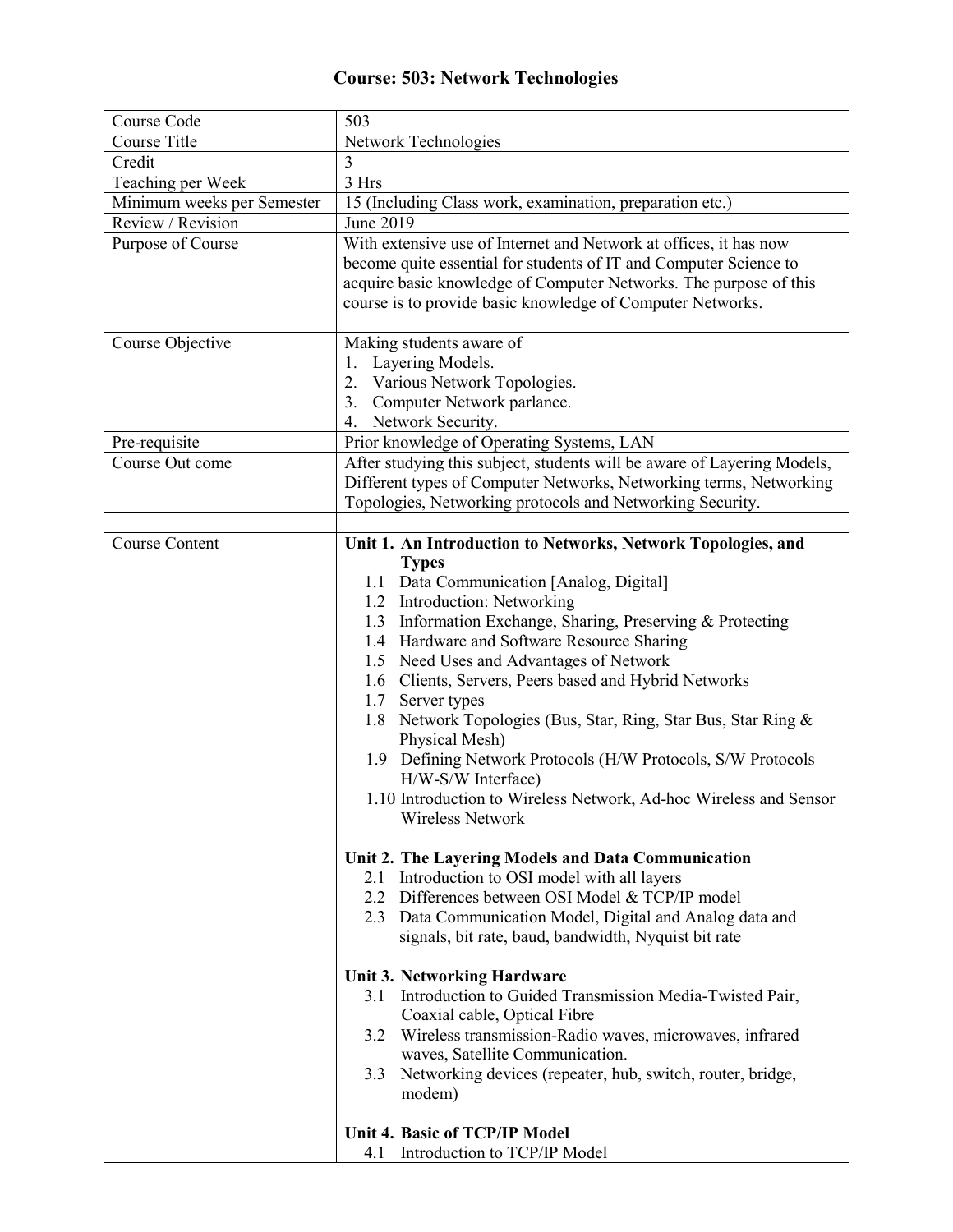|                             | 4.2 Network Access Layer - MAC Address<br>Internet Layer - IP Address, IP Subnetting<br>4.3                                                                       |
|-----------------------------|-------------------------------------------------------------------------------------------------------------------------------------------------------------------|
|                             | 4.4 Transport Layer - TCP, UDP, Port number                                                                                                                       |
|                             | 4.5 Application Layer                                                                                                                                             |
|                             | Unit 5. Network Security: Introductory Concepts and<br><b>Terminologies</b><br>5.1 Various Types of Securities<br>5.2 Security with Certificates<br>5.3 Firewalls |
|                             |                                                                                                                                                                   |
| Reference Book              | Networking Complete $-3^{rd}$ Edition $-$ BPB Publications<br>1.<br>2. Networking Essentials Study Guide - MCSE - Tata McGraw Hill<br>Publication                 |
|                             | Computer Networks – A S Tanenbaum - PHI<br>3.                                                                                                                     |
|                             | 4. Data Communication & Networking - B A Forouzan - Tata<br>McGraw Hill Publication                                                                               |
|                             | Computer Networks – Bhushan Trivedi – Oxford University Press<br>5.                                                                                               |
|                             |                                                                                                                                                                   |
| <b>Teaching Methodology</b> | Class Work, Discussion, Self-Study, Seminars and/or Assignments                                                                                                   |
| <b>Evaluation Method</b>    | 30% Internal assessment.                                                                                                                                          |
|                             | 70% External assessment.                                                                                                                                          |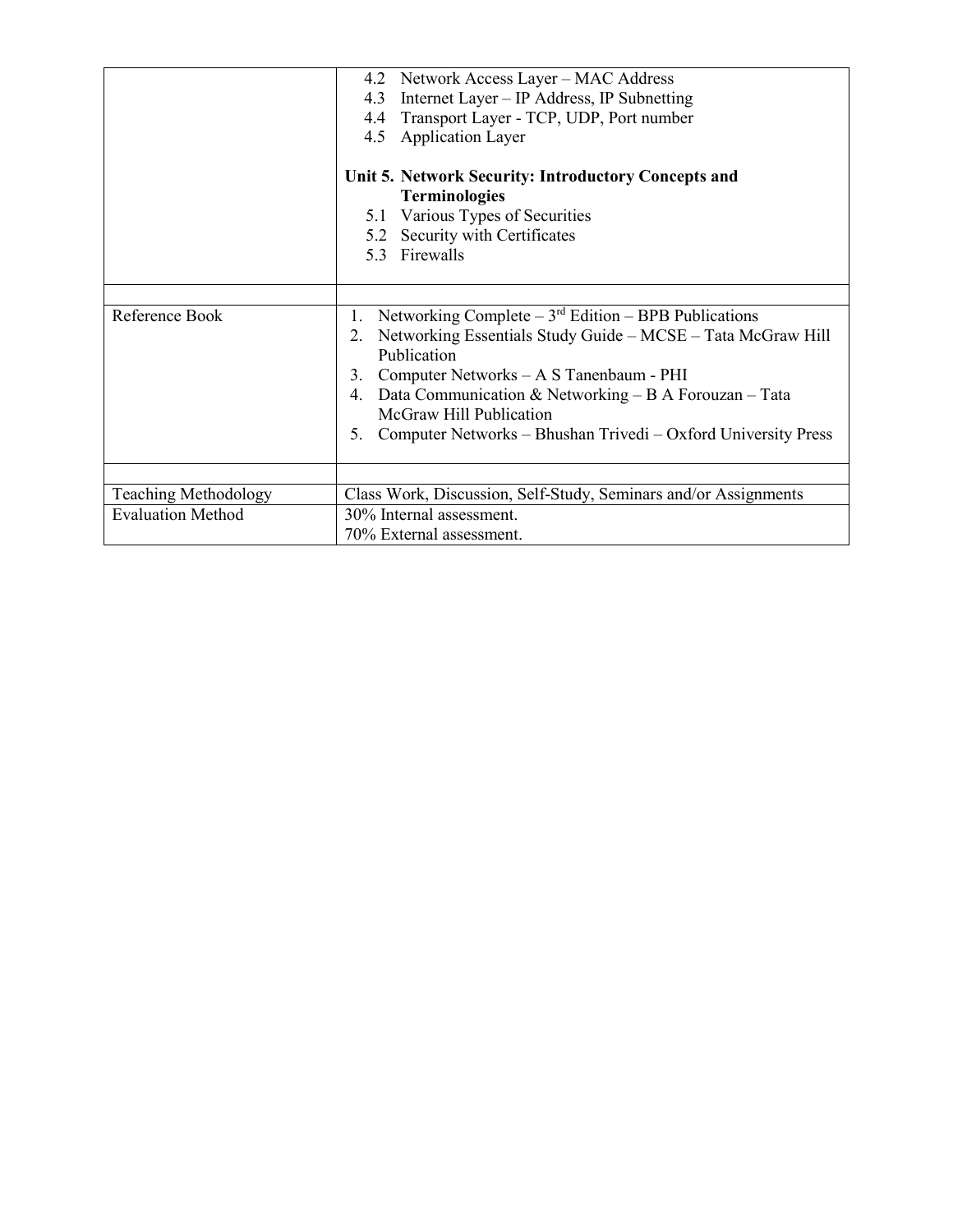## **Course: 504: Operating System - II**

| Course Code                | 504                                                             |  |  |
|----------------------------|-----------------------------------------------------------------|--|--|
| Course Title               | Operating System - II                                           |  |  |
| Credit                     | $\mathfrak{D}$                                                  |  |  |
| Teaching per Week          | 2 Hrs                                                           |  |  |
| Minimum weeks per Semester | 15 (Including class work, examination, preparation etc.)        |  |  |
| Review / Revision          | June 2019                                                       |  |  |
| Purpose of Course          | To teach advanced functions and concepts of operating system.   |  |  |
| Course Objective           | To understand various advanced functions and concepts to manage |  |  |
|                            | operating system along with scheduling concept.                 |  |  |
| Pre-requisite              | Fundamental Knowledge of Operating System.                      |  |  |
| Course outcome             | Students will get good understanding of various functions and   |  |  |
|                            | management of operating system.                                 |  |  |
|                            |                                                                 |  |  |
| <b>Course Content</b>      | <b>Unit 1. Processes Management</b>                             |  |  |
|                            | 1.1 Process Concept                                             |  |  |
|                            | 1.2 Process Scheduling                                          |  |  |
|                            | 1.3 Scheduling Criteria                                         |  |  |
|                            | 1.4 Scheduling Algorithms                                       |  |  |
|                            |                                                                 |  |  |
|                            | Unit 2. Process Synchronization<br>2.1 Critical Section Problem |  |  |
|                            |                                                                 |  |  |
|                            | 2.2 Producer / Consumer Problem<br>2.3 Semaphores               |  |  |
|                            | 2.4 Monitors                                                    |  |  |
|                            | 2.5 Inter Process Communication                                 |  |  |
|                            | 2.6 Classical IPC Problems                                      |  |  |
|                            | 2.6.1 The Dining Philosopher                                    |  |  |
|                            | 2.6.2 The Sleeping Barber Problem                               |  |  |
|                            |                                                                 |  |  |
|                            | <b>Unit 3. Deadlocks</b>                                        |  |  |
|                            | 3.1 System Model                                                |  |  |
|                            | 3.2 Deadlock Characteristics                                    |  |  |
|                            | 3.3 Methods of Handling Deadlock                                |  |  |
|                            | 3.4 Deadlock Prevention                                         |  |  |
|                            | 3.5 Deadlock Avoidance                                          |  |  |
|                            | 3.6 Deadlock Detection                                          |  |  |
|                            | 3.7 Recovery from Deadlock                                      |  |  |
|                            |                                                                 |  |  |
|                            | <b>Unit 4. Memory Management</b>                                |  |  |
|                            | 4.1 Memory Management Functions                                 |  |  |
|                            | 4.2 Contiguous Memory Allocation                                |  |  |
|                            | 4.2.1 Partitioned Memory                                        |  |  |
|                            | 4.2.2 Static and Dynamic Allocation                             |  |  |
|                            | 4.3 Non-Contiguous Memory Allocation                            |  |  |
|                            | 4.3.1 Paging                                                    |  |  |
|                            | 4.3.2 Segmentation                                              |  |  |
|                            | <b>Unit 5. Virtual Memory Management</b>                        |  |  |
|                            | 5.1 Demand Paging                                               |  |  |
|                            | 5.2 Allocation of Frames                                        |  |  |
|                            | 5.3 Page Replacement                                            |  |  |
|                            | 5.4 Thrashing                                                   |  |  |
|                            |                                                                 |  |  |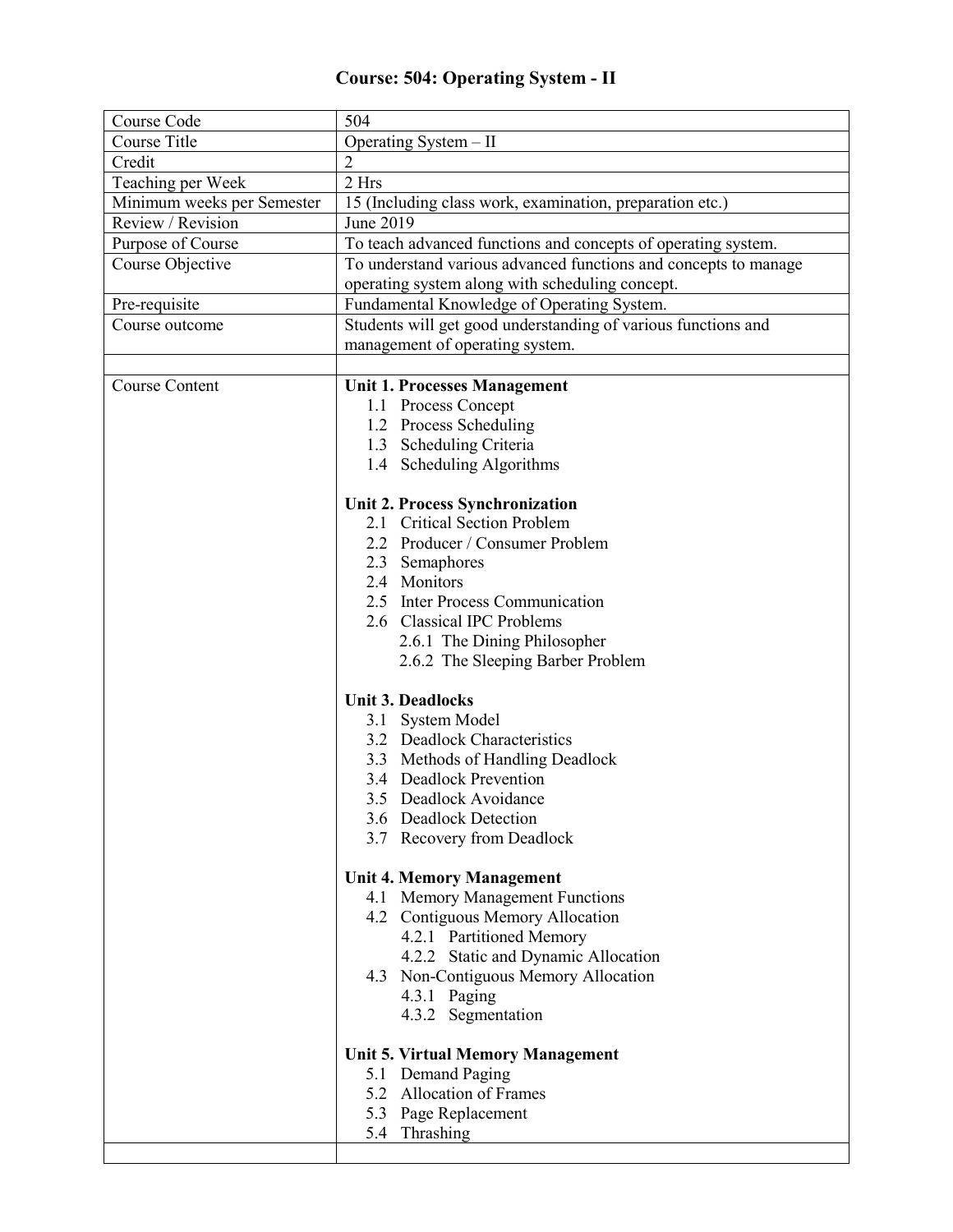| Reference Books             | Operating System Concepts, Silberschatz, Addition Wesley<br>Operating Systems: Internals & Design Principles, William<br>Stallings, PHI<br>Operating System: Design & Implementation, Tenenbaum & Albert<br>3.<br>Woodhull, Pearson<br>Modern Operating Systems, Andrew S. Tenenbaum, PHI<br>4.<br>Operating Systems, Donovan M, McGraw Hill Publication<br>Operating Systems: A Design Oriented approach, Crowley, Tata<br>6.<br>McGraw Hill Publication<br>Operating Systems, S. Godbole, Tata McGraw Hill Publication |  |
|-----------------------------|--------------------------------------------------------------------------------------------------------------------------------------------------------------------------------------------------------------------------------------------------------------------------------------------------------------------------------------------------------------------------------------------------------------------------------------------------------------------------------------------------------------------------|--|
|                             |                                                                                                                                                                                                                                                                                                                                                                                                                                                                                                                          |  |
| <b>Teaching Methodology</b> | Class Work, Discussion, Self-Study, Seminars and/or Assignments                                                                                                                                                                                                                                                                                                                                                                                                                                                          |  |
| <b>Evaluation Method</b>    | 30% Internal assessment.                                                                                                                                                                                                                                                                                                                                                                                                                                                                                                 |  |
|                             | 70% External assessment.                                                                                                                                                                                                                                                                                                                                                                                                                                                                                                 |  |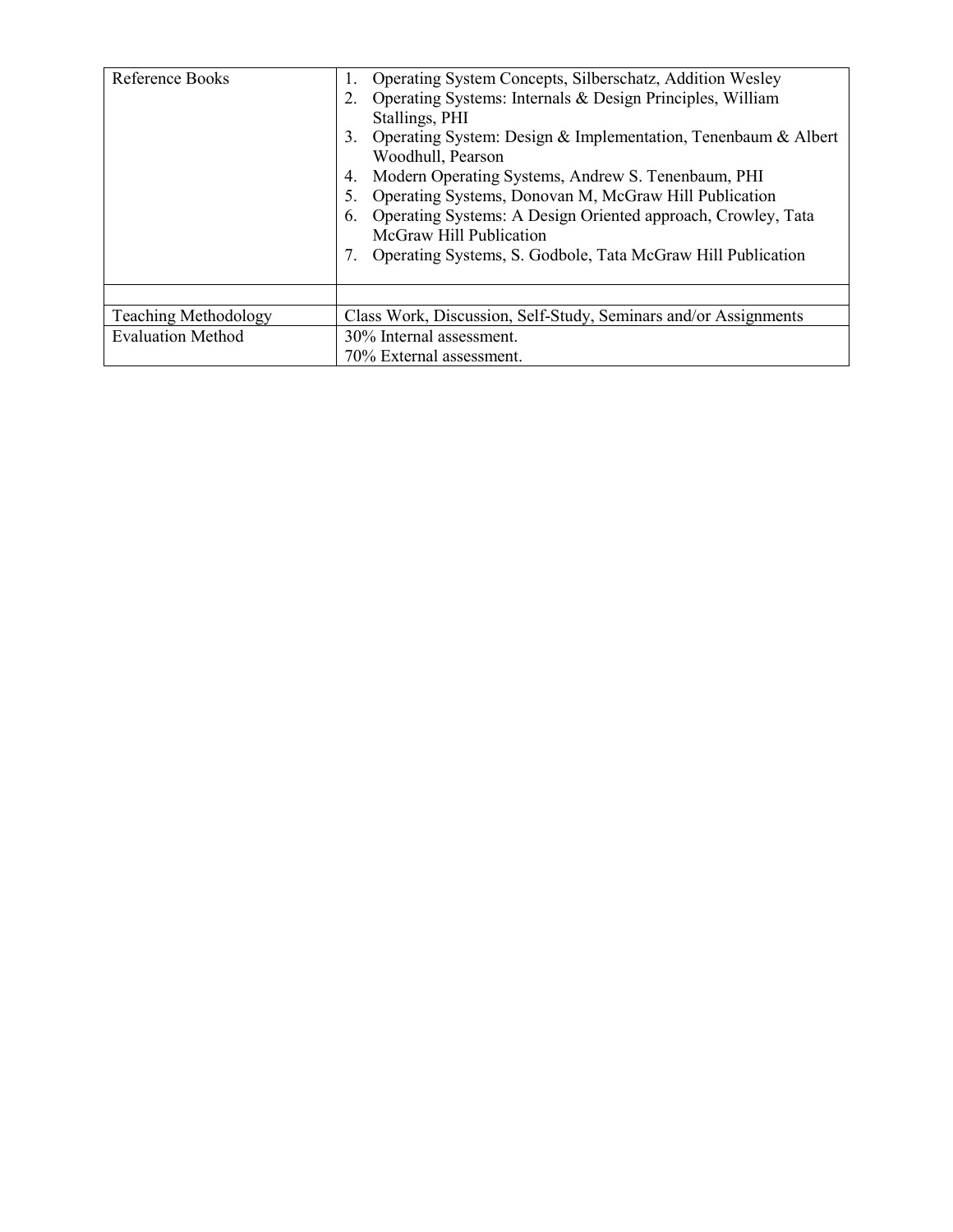#### **Course: 505: ASP .NET**

| Course Code                | 505                                                              |
|----------------------------|------------------------------------------------------------------|
| <b>Course Title</b>        | ASP .NET                                                         |
| Credit                     | $\overline{4}$                                                   |
| Teaching per Week          | 4 Hrs                                                            |
| Minimum weeks per Semester | 15 (Including Class work, examination, preparation etc.)         |
| Review / Revision          | June 2019                                                        |
| Purpose of Course          | To make students aware of Web Based Tools and Database           |
| Course Objective           | To make students understand concepts of Web Technology           |
| Pre-requisite              | Basic knowledge of Scripting Language & HTML.                    |
| Course Out come            | Student will get good hands on experience to develop, manage and |
|                            | maintain Web based application.                                  |
|                            |                                                                  |
| <b>Course Content</b>      | Unit 1. Introduction to ASP.NET                                  |
|                            | 1.1 What is ASP.NET                                              |
|                            | 1.2 .Net framework 2.0                                           |
|                            | 1.3 Compile Code                                                 |
|                            | 1.3.1 Code Behind and Inline Coding                              |
|                            | 1.4 The Common Language Runtime<br>1.5 Object Oriented Concepts  |
|                            | 1.6 Event Driven Programming                                     |
|                            |                                                                  |
|                            | <b>Unit 2. Server Control</b>                                    |
|                            | 2.1 Post back                                                    |
|                            | 2.2 Data Binding                                                 |
|                            | 2.2.1 Grid View                                                  |
|                            | 2.2.2 List Box                                                   |
|                            | 2.2.3 Data list                                                  |
|                            | 2.2.4 Data binding Events                                        |
|                            | 2.2.5 Repeater                                                   |
|                            | 2.2.6 Form view                                                  |
|                            | 2.3 Web Server Controls, HTML Server Controls (basic HTML        |
|                            | Server Control), Validation Controls, Navigation Controls,       |
|                            | Login Control                                                    |
|                            | 2.4 Master Page, Themes & CSS                                    |
|                            |                                                                  |
|                            | <b>Unit 3. Database Access</b>                                   |
|                            | 3.1 Introduction about ADO.NET                                   |
|                            | 3.2 Introduction about Provider, Adapter, Reader, Command        |
|                            | Builder                                                          |
|                            | 3.3 Database Access using ADO.NET                                |
|                            | <b>Unit 4. Client Server Communication</b>                       |
|                            | 4.1 Communications with Web Browser                              |
|                            | 4.2 Response Object                                              |
|                            | 4.3 Cookies                                                      |
|                            | 4.4 Query String                                                 |
|                            | 4.5 Session Management and Variable Scope                        |
|                            |                                                                  |
|                            | Unit 5. Advance ASP.NET                                          |
|                            | 5.1 Web.config                                                   |
|                            | 5.2 Sitemappath Server Control                                   |
|                            | 5.3 User Control                                                 |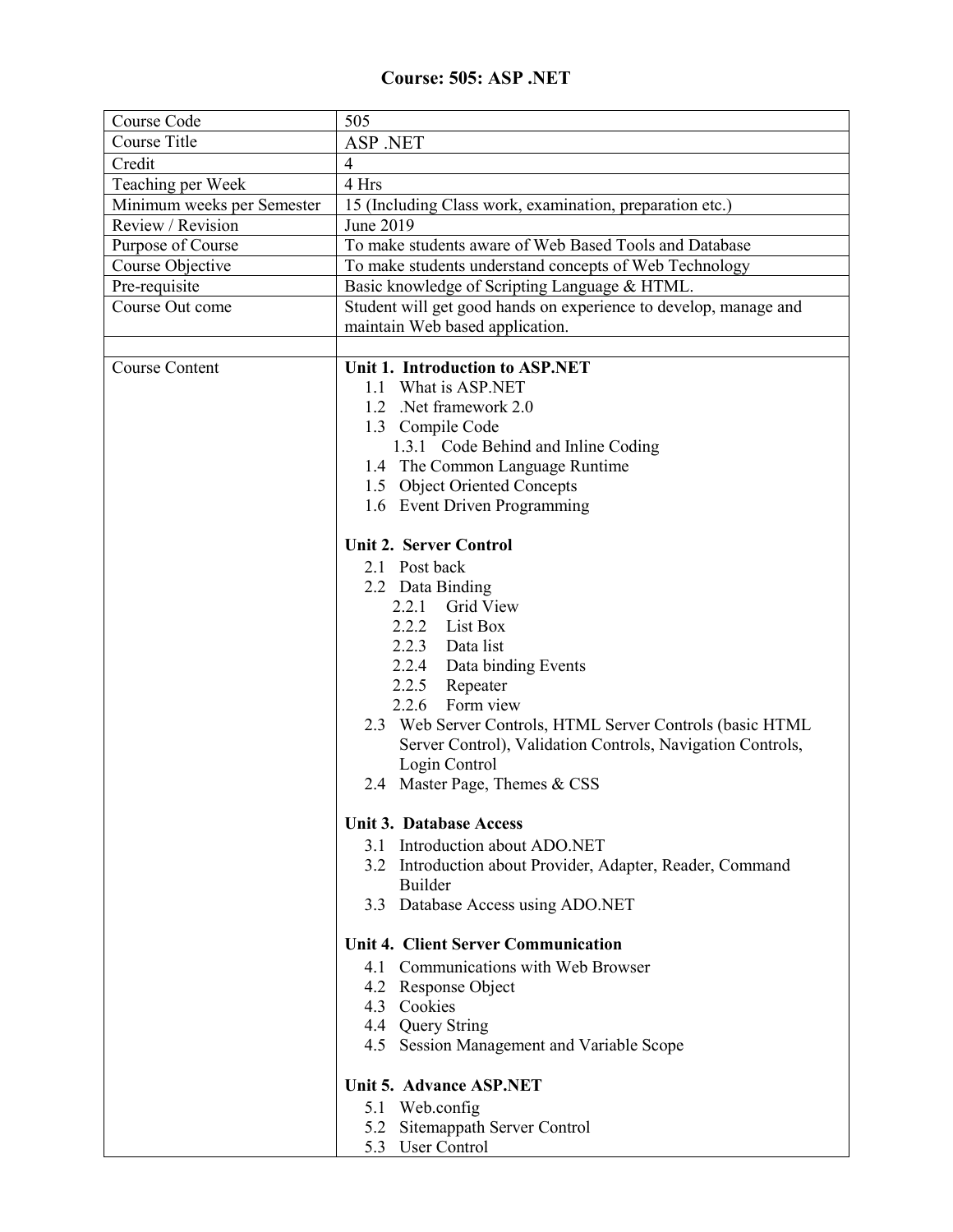|                                                  | 5.4 User Profile<br>5.5 Web Services<br>5.5.1 Basics of Web Services<br>5.5.2 Interacting with web services<br>5.6 Error Handling<br>5.6.1 Unstructured Error<br>5.6.2 Structured Error<br>5.6.3 Error handling in Database                                                                                                                                                                                                                                                                                        |
|--------------------------------------------------|--------------------------------------------------------------------------------------------------------------------------------------------------------------------------------------------------------------------------------------------------------------------------------------------------------------------------------------------------------------------------------------------------------------------------------------------------------------------------------------------------------------------|
| Reference Book                                   | $ASP.NET - A Beginner's Guide by Dave Mercer - TMH$<br>1<br>ASP.NET Bible - Mridula Parihar et. Al. - Wiley India<br>2<br>3<br>Programming ASP.NET 4 – Dino Esposito<br>Professional ADO.NET - Bipin Joshi, Donny Mack, Doug Seven,<br>4<br>Fabio Claudio Ferracchiati, Jan D Narkiewiez - Wrox<br>ASP.NET for Developers - Amundsen<br>5<br>The Complete Reference ASP.NET -Matthew MacDonald -TMH<br>6<br>ASP.NET - Black Book - dreamTech<br>7<br>Beginning ASP.NET 3.5 in C# and VB -Wrox-Imar Spaanjaars<br>8 |
| Teaching Methodology<br><b>Evaluation Method</b> | Class Work, Discussion, Self-Study, Seminars and/or Assignments<br>30% Internal assessment.<br>70% External assessment.                                                                                                                                                                                                                                                                                                                                                                                            |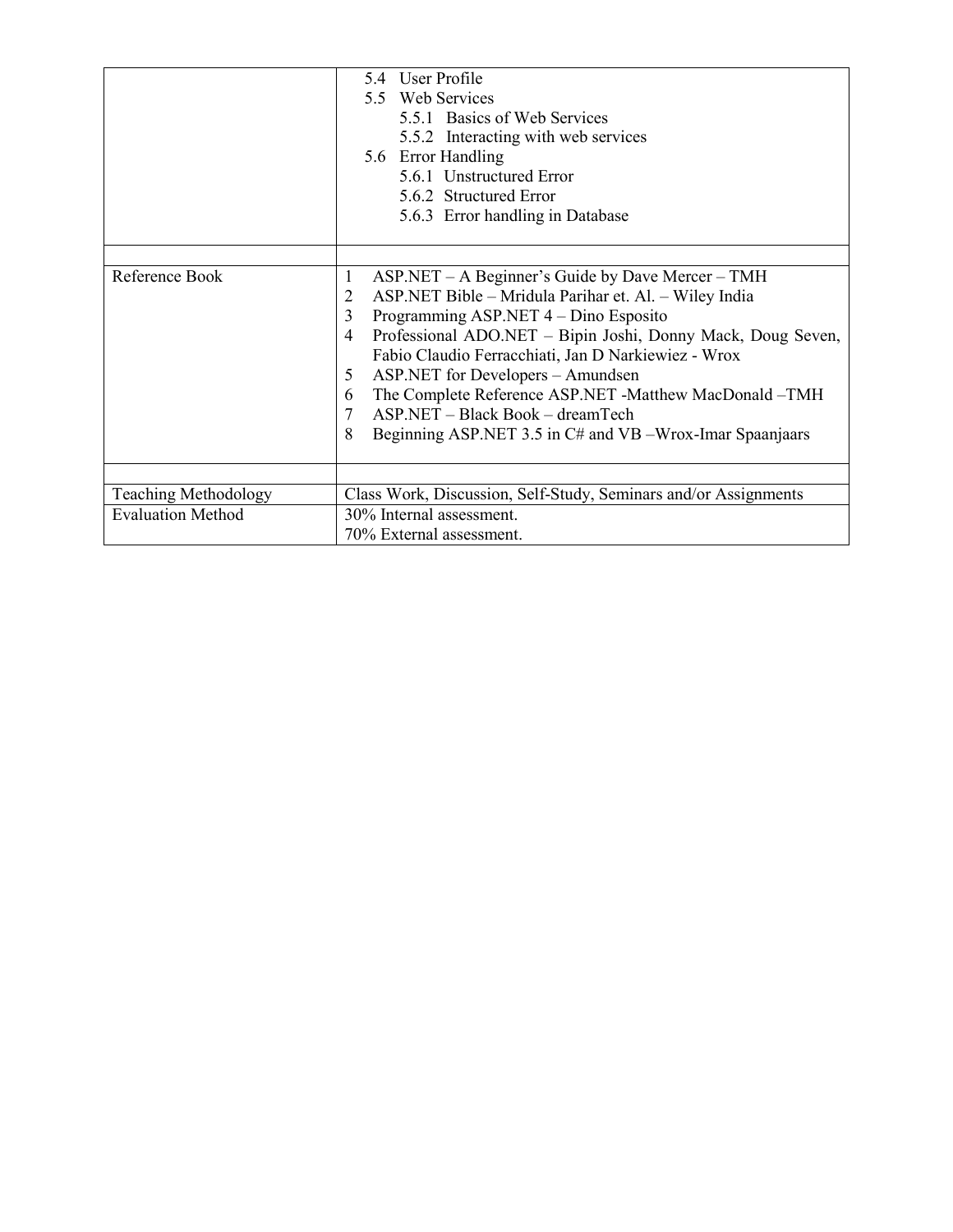#### **Course: 506: Practical**

| Course Code                 | 506                                                                                                                                                            |  |
|-----------------------------|----------------------------------------------------------------------------------------------------------------------------------------------------------------|--|
| Course Title                | Practical                                                                                                                                                      |  |
| Credit                      | 6                                                                                                                                                              |  |
| Teaching per Week           | 12 Hrs                                                                                                                                                         |  |
| Minimum weeks per Semester  | 15 (Including Class work, examination, preparation etc.)                                                                                                       |  |
| Review / Revision           | June 2019                                                                                                                                                      |  |
| Purpose of Course           | Through practical implementation the students can understand learn<br>computer programming in a better way.                                                    |  |
| Course Objective            | The Objective of this course is to enable students Solve Practical<br>Problem in P-501, P-502, P-505.                                                          |  |
| Pre-requisite               | Basic knowledge of scripting language, HTML, Object Oriented<br>Concepts and Java programming.                                                                 |  |
| Course Out come             | After completion of this course, the students will be able to implement<br>practical problems in PHP MySQL, UNIX Shell Programming and<br>ASP.NET application. |  |
|                             |                                                                                                                                                                |  |
| <b>Course Content</b>       | Practical based on Papers 501, 502 and 505                                                                                                                     |  |
|                             |                                                                                                                                                                |  |
| Reference Book              | As per papers 501, 502 and 505.                                                                                                                                |  |
|                             |                                                                                                                                                                |  |
| <b>Teaching Methodology</b> | Lab. Work                                                                                                                                                      |  |
| <b>Evaluation Method</b>    | 30% Internal assessment.                                                                                                                                       |  |
|                             | 70% External assessment.                                                                                                                                       |  |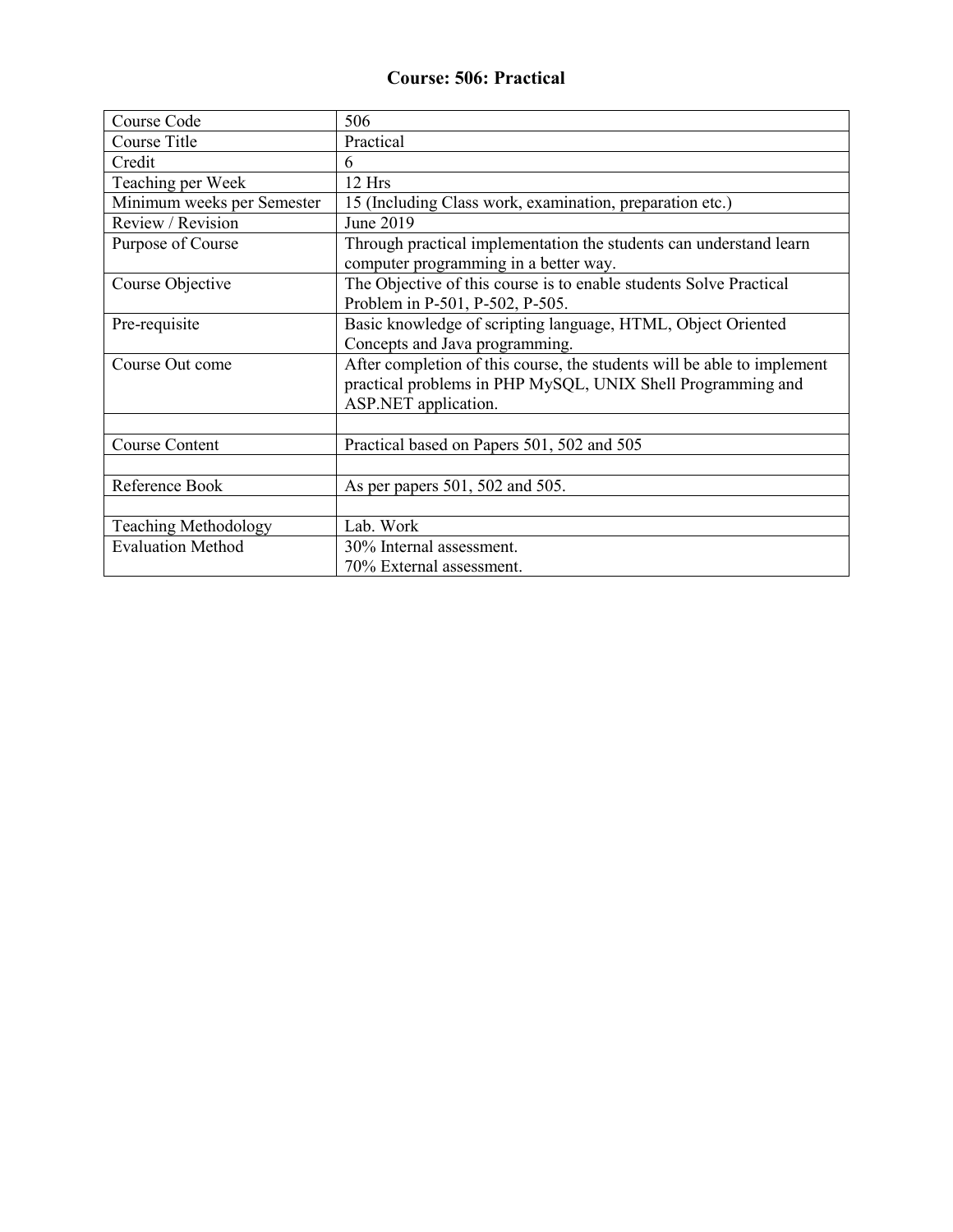#### **Course: 601: Computer Graphics**

| Course Code                | 601                                                                                                                                                           |  |
|----------------------------|---------------------------------------------------------------------------------------------------------------------------------------------------------------|--|
| <b>Course Title</b>        | <b>Computer Graphics</b>                                                                                                                                      |  |
| Credit                     | $\overline{4}$                                                                                                                                                |  |
| Teaching per Week (Min.)   | 4 Hrs                                                                                                                                                         |  |
| Minimum weeks per Semester | 15 (Including Class work, examination, preparation etc.) Total 40 hours                                                                                       |  |
| Review / Revision          | June 2019                                                                                                                                                     |  |
| Purpose of Course          | Make students aware and understand Computer Graphics.                                                                                                         |  |
| Course Objective           | To make students understand and learn the geometrical processes on<br>various shapes, objects and text.                                                       |  |
| Pre-requisite              | Basic concepts of computer-based animation, various objects and basic<br>school geometry.                                                                     |  |
| Course Out come            | Students will be able to understand and write algorithms for<br>construction of various shapes like line, circle & ellipse, and various<br>processes on them. |  |
| <b>Course Content</b>      | <b>Unit 1. Introduction</b>                                                                                                                                   |  |
|                            | 1.1 Application areas of Graphics Systems                                                                                                                     |  |
|                            | 1.1.1. Presentation Graphics                                                                                                                                  |  |
|                            | 1.1.2. Entertainment                                                                                                                                          |  |
|                            | 1.1.3. Education and Training                                                                                                                                 |  |
|                            | 1.1.4. Image Processing                                                                                                                                       |  |
|                            | 1.2 Computer Graphics Files                                                                                                                                   |  |
|                            | 1.3 Introduction to graphic standards                                                                                                                         |  |
|                            |                                                                                                                                                               |  |
|                            | <b>Unit 2. Graphics Systems</b><br>2.1. Video Display Devices<br>2.1.1. Refresh CRT                                                                           |  |
|                            | 2.1.2. Color CRT                                                                                                                                              |  |
|                            | 2.1.3. LCD                                                                                                                                                    |  |
|                            | 2.1.4. Direct View Storage Tube                                                                                                                               |  |
|                            | 2.2. Raster scan and Random Scan Display                                                                                                                      |  |
|                            | 2.3. Raster Graphics and Vector Graphics                                                                                                                      |  |
|                            | 2.4. Concepts of various objects: Point, Line, Circle, Ellipse and                                                                                            |  |
|                            | Polygons                                                                                                                                                      |  |
|                            | Unit 3. Line generation                                                                                                                                       |  |
|                            | 3.1. Geometry of line                                                                                                                                         |  |
|                            | 3.2. Frame Buffer                                                                                                                                             |  |
|                            | 3.3. Line Drawing Algorithms                                                                                                                                  |  |
|                            | 3.3.1. DDA Algorithm                                                                                                                                          |  |
|                            | 3.3.2. VECGEN<br>3.3.3. Bresenham                                                                                                                             |  |
|                            | 3.4. Line Styles                                                                                                                                              |  |
|                            | 3.4.1. Thick line                                                                                                                                             |  |
|                            | 3.4.2. Line caps and joint                                                                                                                                    |  |
|                            | 3.5. Anti-aliasing of line                                                                                                                                    |  |
|                            | <b>Unit 4. Polygons</b>                                                                                                                                       |  |
|                            | 4.1 Polygon Representation                                                                                                                                    |  |
|                            | 4.2 Polygon Inside Tests                                                                                                                                      |  |
|                            | 4.2.1 Even-odd method                                                                                                                                         |  |
|                            | 4.2.2 Winding number method                                                                                                                                   |  |
|                            | 4.3 Polygon Area Filling Algorithm                                                                                                                            |  |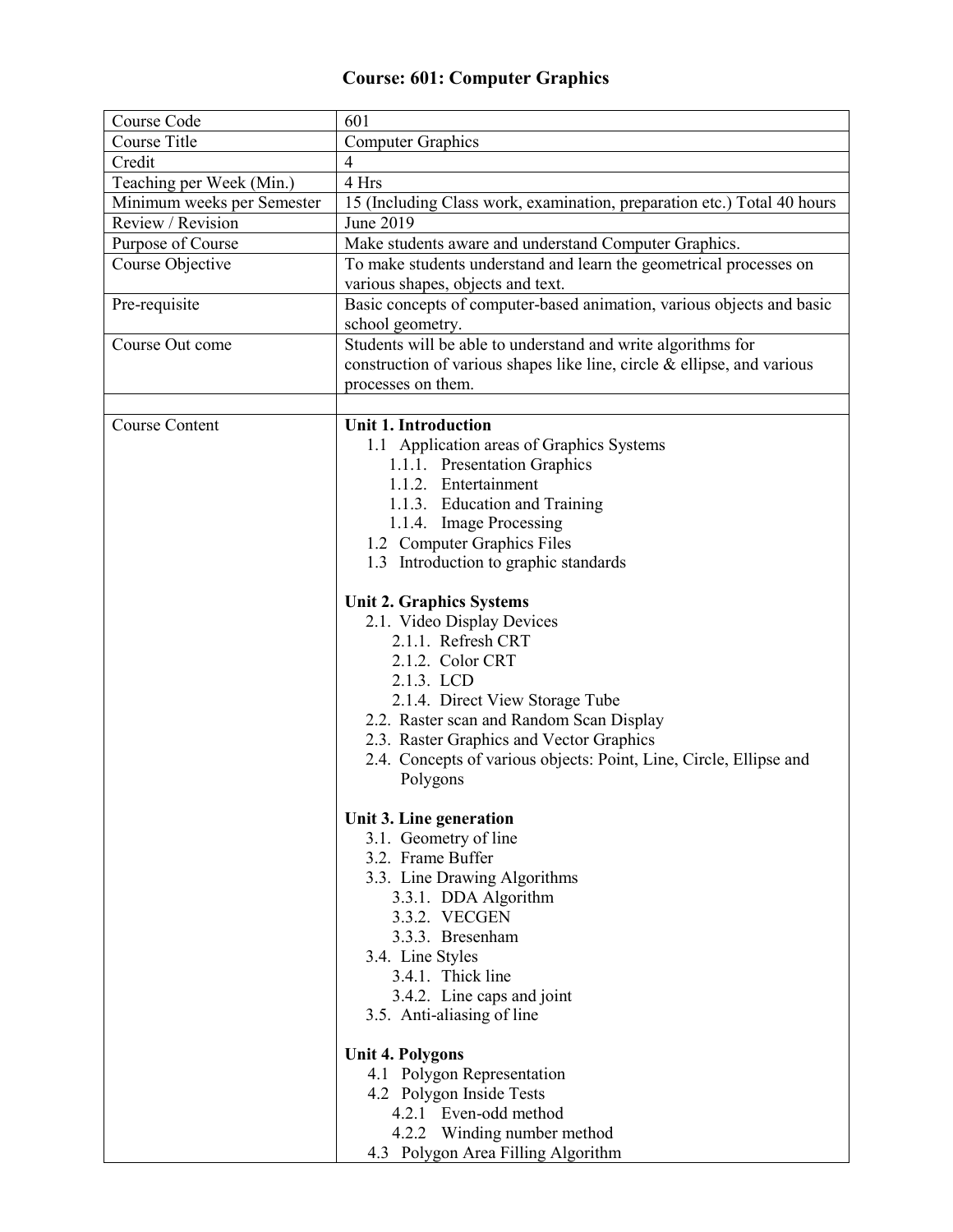|                          | 4.3.1 Flood Fill                                                     |  |  |
|--------------------------|----------------------------------------------------------------------|--|--|
|                          | 4.3.2 Scan Line                                                      |  |  |
|                          | 4.3.3 Boundary Fill                                                  |  |  |
|                          | 4.4 Filling polygon with a pattern                                   |  |  |
|                          |                                                                      |  |  |
|                          | <b>Unit 5. Geometric Transformations</b>                             |  |  |
|                          | 5.1 Basic Transformations                                            |  |  |
|                          | 5.1.1 Scaling                                                        |  |  |
|                          | 5.1.2 Translation                                                    |  |  |
|                          | 5.1.3 Rotation                                                       |  |  |
|                          | 5.1.3.1 Rotation about origin                                        |  |  |
|                          | 5.1.3.2 Rotation about Homogeneous Coordinates                       |  |  |
|                          | 5.2 Other transformations                                            |  |  |
|                          | 5.2.1 Reflection                                                     |  |  |
|                          | 5.2.2 Shearing                                                       |  |  |
|                          |                                                                      |  |  |
| Reference Book           | Computer Graphics - second edition, Donald Hearn & M. Pauline<br>1.  |  |  |
|                          | Baker - Tata McGraw Hill Pub.                                        |  |  |
|                          | Computer Graphics, Harrington S. - Tata McGraw Hill.<br>2.           |  |  |
|                          | Computer Graphics, Desai A. A. -PHI.<br>3.                           |  |  |
|                          | Computer Graphics: Algorithms & Implementations, Mukherjee &<br>4.   |  |  |
|                          | Jana - PHI.                                                          |  |  |
|                          | 5. Interactive Computer Graphics, Giloi W. K. - Prentice Hall India. |  |  |
|                          | Principles of Interactive Computer Graphics, New Man W. &<br>6.      |  |  |
|                          | Sproul P. F. - McGraw Hill                                           |  |  |
|                          | Procedural Elements for Computer Graphics, Rogers D. F. -<br>7.      |  |  |
|                          | McGraw Hill.                                                         |  |  |
|                          |                                                                      |  |  |
| Teaching Methodology     | Class Work, Discussion, Self-Study, Seminars and/or Assignments      |  |  |
| <b>Evaluation Method</b> | 30% Internal assessment.                                             |  |  |
|                          | 70% External assessment.                                             |  |  |
|                          |                                                                      |  |  |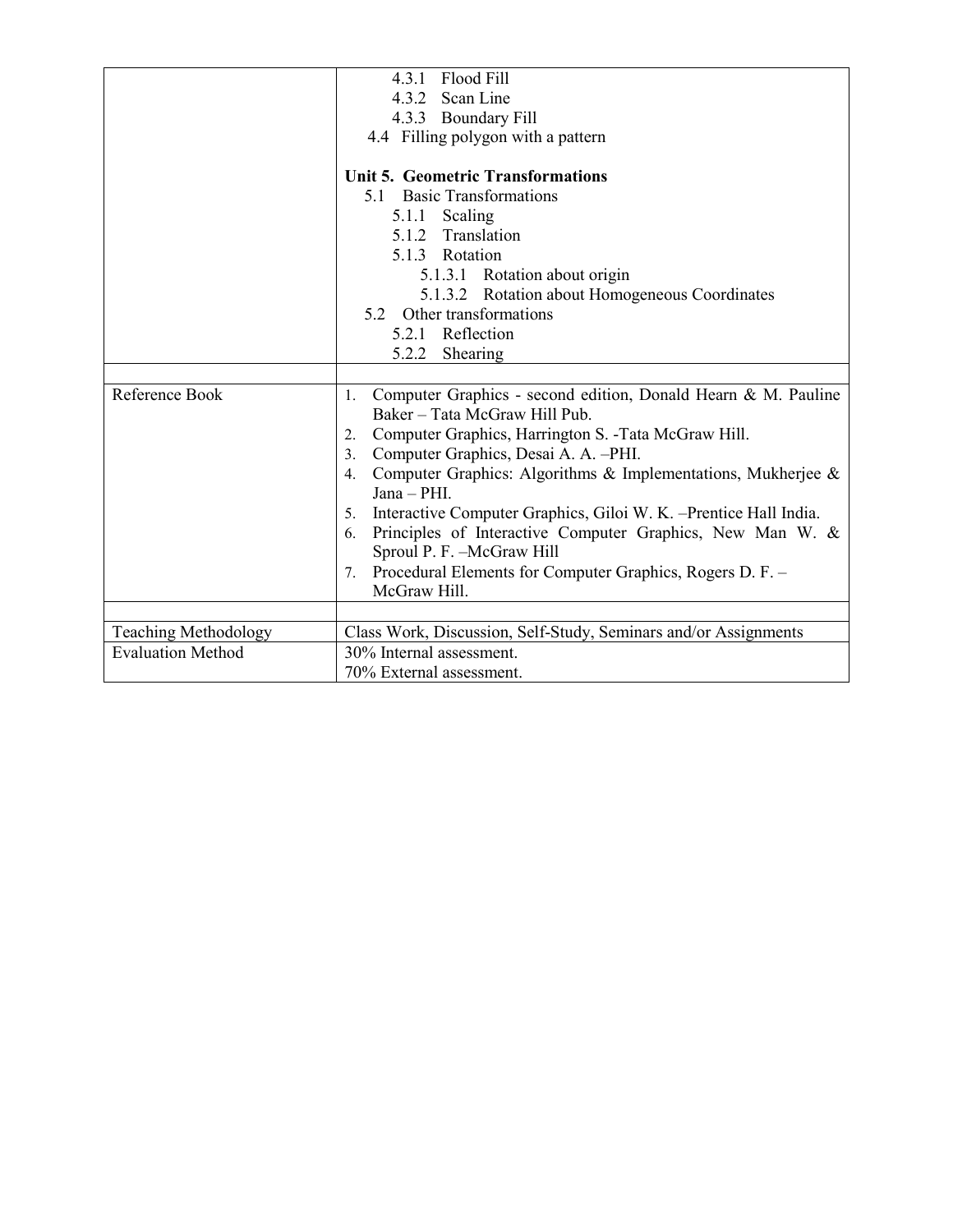## **Course: 602: e-Commerce and Cyber Security**

| Course Code                | 602                                                                                                                                                                                                                                                                                                                                                                                                                                                                                                                                                                                                                |  |  |
|----------------------------|--------------------------------------------------------------------------------------------------------------------------------------------------------------------------------------------------------------------------------------------------------------------------------------------------------------------------------------------------------------------------------------------------------------------------------------------------------------------------------------------------------------------------------------------------------------------------------------------------------------------|--|--|
| Course Title               | e-Commerce and Cyber Security                                                                                                                                                                                                                                                                                                                                                                                                                                                                                                                                                                                      |  |  |
| Credit                     | 3                                                                                                                                                                                                                                                                                                                                                                                                                                                                                                                                                                                                                  |  |  |
| Teaching per Week (Min.)   | 3 Hrs                                                                                                                                                                                                                                                                                                                                                                                                                                                                                                                                                                                                              |  |  |
| Minimum weeks per Semester | 15 (Including Class work, examination, preparation etc.) Total 30 hours                                                                                                                                                                                                                                                                                                                                                                                                                                                                                                                                            |  |  |
| Review / Revision          | June 2019                                                                                                                                                                                                                                                                                                                                                                                                                                                                                                                                                                                                          |  |  |
| Purpose of Course          | To make students aware of e-Commerce, Cyber Security, Cyber Crime<br>and Cyber Laws                                                                                                                                                                                                                                                                                                                                                                                                                                                                                                                                |  |  |
| Course Objective           | To impart basic knowledge of e-Commerce, Cyber Security, Cyber<br>Crime & Cyber Law                                                                                                                                                                                                                                                                                                                                                                                                                                                                                                                                |  |  |
| Pre-requisite              | Fundamental Knowledge of Networking, Web Applications & RDBMS                                                                                                                                                                                                                                                                                                                                                                                                                                                                                                                                                      |  |  |
| Course Out come            | The students will get the basic knowledge of e-Commerce, Cyber<br>Security, Cyber Crime & Cyber Law and hence will help them in<br>developing secured applications and will make them aware of various<br>Cyber Laws                                                                                                                                                                                                                                                                                                                                                                                               |  |  |
| <b>Course Content</b>      | <b>Unit 1. Introduction to Electronic Commerce</b>                                                                                                                                                                                                                                                                                                                                                                                                                                                                                                                                                                 |  |  |
|                            | 1.1 What is e-Commerce?                                                                                                                                                                                                                                                                                                                                                                                                                                                                                                                                                                                            |  |  |
|                            | 1.2 Aims of e-Commerce                                                                                                                                                                                                                                                                                                                                                                                                                                                                                                                                                                                             |  |  |
|                            | 1.3 e-Commerce Framework                                                                                                                                                                                                                                                                                                                                                                                                                                                                                                                                                                                           |  |  |
|                            | 1.4 e-Commerce Consumer Applications                                                                                                                                                                                                                                                                                                                                                                                                                                                                                                                                                                               |  |  |
|                            | 1.5 e-Commerce Organizational Applications                                                                                                                                                                                                                                                                                                                                                                                                                                                                                                                                                                         |  |  |
|                            | 1.6 Introduction to m-Commerce                                                                                                                                                                                                                                                                                                                                                                                                                                                                                                                                                                                     |  |  |
|                            | Unit 2. The Network Infrastructure of e-Commerce<br>2.1. What is Information Way?<br>2.2. Components of I-Way<br>2.2.1. Network Access Equipment<br>2.2.2. Local on-ramps<br>2.2.3. Global Information Distribution Network<br>2.3. Transaction Models<br>Unit 3. e-Commerce Payments and Security Issues<br>3.1. e-Commerce Payment Systems<br>3.1.1. Debit Card Based<br>3.1.2. Credit Card Based<br>3.1.3. Risks & EPS<br>3.1.4. e-Cash and e-Cheque<br>3.2. Security on Web<br>3.3. SSL<br>Unit 4. Introduction to Cyber Crimes<br>Category of Cyber Crimes<br>4.1<br>4.2<br>Technical Aspects of Cyber Crimes |  |  |
|                            | 4.2.1<br>Unauthorized access & Hacking<br>4.2.2 Trojan, Virus and Worm Attacks<br>4.2.3 E-Mail related Crimes<br>4.2.3.1 E-mail Spoofing and Spamming<br>4.2.3.2 E-Mail Bombing<br>4.2.3.3 Denial of Service Attacks<br>4.2.3.4 Distributed Denial of Service Attack                                                                                                                                                                                                                                                                                                                                               |  |  |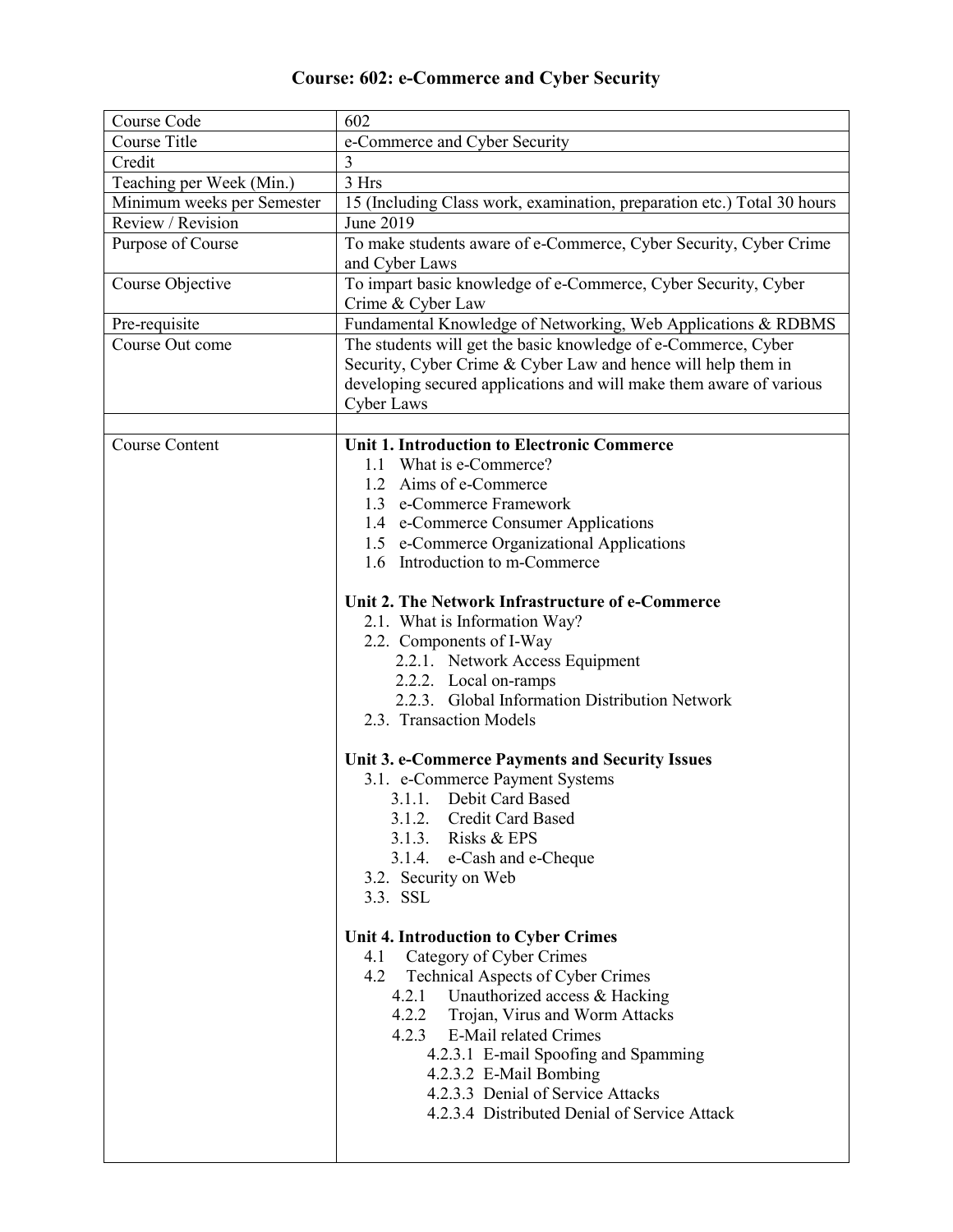|                          | Unit 5. Prohibited Actions on Cyber Crimes                                                                                                                                                                                                                                                                                                                                                                                                                                                                                                                                                                                                                                                                                                                                                                                                                                         |  |
|--------------------------|------------------------------------------------------------------------------------------------------------------------------------------------------------------------------------------------------------------------------------------------------------------------------------------------------------------------------------------------------------------------------------------------------------------------------------------------------------------------------------------------------------------------------------------------------------------------------------------------------------------------------------------------------------------------------------------------------------------------------------------------------------------------------------------------------------------------------------------------------------------------------------|--|
|                          | Pornography<br>5.1                                                                                                                                                                                                                                                                                                                                                                                                                                                                                                                                                                                                                                                                                                                                                                                                                                                                 |  |
|                          | 5.2<br>IPR Violations: Software piracy, Copyright Infringement,                                                                                                                                                                                                                                                                                                                                                                                                                                                                                                                                                                                                                                                                                                                                                                                                                    |  |
|                          | Trademarks Violations, Theft of Computer source code, Patent                                                                                                                                                                                                                                                                                                                                                                                                                                                                                                                                                                                                                                                                                                                                                                                                                       |  |
|                          | Violations                                                                                                                                                                                                                                                                                                                                                                                                                                                                                                                                                                                                                                                                                                                                                                                                                                                                         |  |
|                          | 5.3<br><b>Cyber Squatting</b>                                                                                                                                                                                                                                                                                                                                                                                                                                                                                                                                                                                                                                                                                                                                                                                                                                                      |  |
|                          | Banking/ Credit card related crimes<br>5.4                                                                                                                                                                                                                                                                                                                                                                                                                                                                                                                                                                                                                                                                                                                                                                                                                                         |  |
|                          | e-Commerce / Investment Frauds<br>5.5                                                                                                                                                                                                                                                                                                                                                                                                                                                                                                                                                                                                                                                                                                                                                                                                                                              |  |
|                          | 5.6<br>Defamation (Cyber Smearing)                                                                                                                                                                                                                                                                                                                                                                                                                                                                                                                                                                                                                                                                                                                                                                                                                                                 |  |
|                          | 5.7<br><b>Cyber Stacking</b>                                                                                                                                                                                                                                                                                                                                                                                                                                                                                                                                                                                                                                                                                                                                                                                                                                                       |  |
|                          |                                                                                                                                                                                                                                                                                                                                                                                                                                                                                                                                                                                                                                                                                                                                                                                                                                                                                    |  |
| Reference Book           | Frontiers of Electronic Commerce, Ravi Kalakota and Andrew<br>1.<br>Whinston, Addition Wesley<br>Electronic Commerce: A Managerial Perspective, Efraim turban,<br>2.<br>Jae Lee, David King, H. Michel Chung, Addition Wesley<br>E-Commerce: An Indian Perspective, Joseph, PHI<br>3.<br>E-Mail Hacking, Ankit Fadia, Vikas Publishing House Pvt. Ltd.<br>4.<br>e-Commerce Concept, Models Strategies, G.V.S. Murthy,<br>5.<br>Himalaya Publisher<br>Cyber Crime in India, Dr M Dasgupta, Centax Publications Pvt Ltd<br>6.<br>Cyber Laws and Crimes, Barkha U, Rama Mohan, Universal Law<br>$7_{\scriptscriptstyle{\ddots}}$<br>Publishing Co. Pvt Ltd.<br>Cyber Crime, Bansal S.K., A.P.H. Publishing Corporation<br>8.<br>Cyber Security Understanding Cyber Crime, Computer Forensic<br>9.<br>and Legal Perspectives, Nina Godbole, Sunit Belapur, Willey India<br>Publication |  |
| Teaching Methodology     | Class Work, Discussion, Self-Study, Seminars and/or Assignments                                                                                                                                                                                                                                                                                                                                                                                                                                                                                                                                                                                                                                                                                                                                                                                                                    |  |
| <b>Evaluation Method</b> | 30% Internal assessment.                                                                                                                                                                                                                                                                                                                                                                                                                                                                                                                                                                                                                                                                                                                                                                                                                                                           |  |
|                          | 70% External assessment.                                                                                                                                                                                                                                                                                                                                                                                                                                                                                                                                                                                                                                                                                                                                                                                                                                                           |  |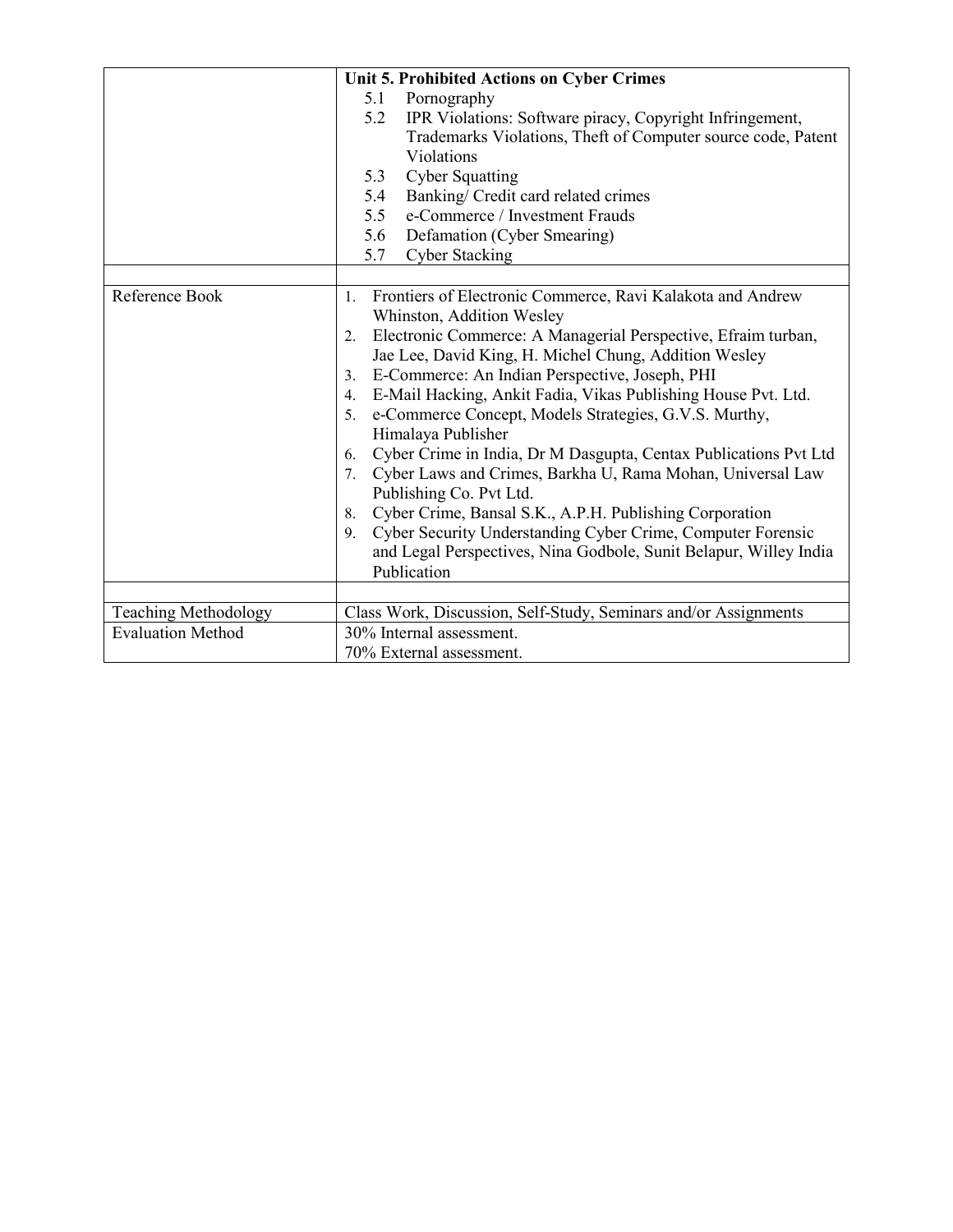## **Course: 603: Project**

| Course Code                | 603                                                                                                                                                                                                                                                                                                                            |                                                                                   |  |
|----------------------------|--------------------------------------------------------------------------------------------------------------------------------------------------------------------------------------------------------------------------------------------------------------------------------------------------------------------------------|-----------------------------------------------------------------------------------|--|
| Course Title               | Project                                                                                                                                                                                                                                                                                                                        |                                                                                   |  |
| Credit                     | 14                                                                                                                                                                                                                                                                                                                             |                                                                                   |  |
| Teaching per Week          | 2 Hrs. / Week / 5 students (Reporting & Contact hours)                                                                                                                                                                                                                                                                         |                                                                                   |  |
| Minimum weeks per Semester | 15 (Including class work, examination, preparation etc.) 28 hours/week                                                                                                                                                                                                                                                         |                                                                                   |  |
| Review / Revision          | June 2019                                                                                                                                                                                                                                                                                                                      |                                                                                   |  |
| Purpose of Course          | To make students get hands on experience of software development<br>life cycle.                                                                                                                                                                                                                                                |                                                                                   |  |
| Course Objective           | The main objective is to make students acquire knowledge of analyzing<br>and solving real world problems and hands on experience of software<br>development life cycle.                                                                                                                                                        |                                                                                   |  |
| Pre-requisite              | Knowledge of Operating System, Computer Networking, Software<br>Engineering, Database, Application Development Tools, Web<br>Designing Related Tools, Computer Languages.                                                                                                                                                      |                                                                                   |  |
| Course Out come            | Students will understand the complete process of software<br>development life cycle and will be able to produce good applications of<br>real world problems.                                                                                                                                                                   |                                                                                   |  |
|                            |                                                                                                                                                                                                                                                                                                                                |                                                                                   |  |
| Guidelines for Project     | The project will be in-house. Duration of the Project Work should be<br>Two months. All the students will have to submit following reports to<br>their respective examination centres.                                                                                                                                         |                                                                                   |  |
|                            | The Joining Report (Once).<br>1.<br>Project Title Report (Once).<br>2.<br>Progress Reports (Fortnightly) signed by the guide (internal<br>3.<br>faculty) & submitted to the Head/Project Coordinator in person.<br>Project Completion Certificate issued from the College.<br>4.                                               |                                                                                   |  |
|                            | The student shall not be allowed to appear for the Final Examination if<br>the student fails to submit the above-mentioned documents.                                                                                                                                                                                          |                                                                                   |  |
|                            | Project Viva-voce will be conducted at the end of the semester.                                                                                                                                                                                                                                                                |                                                                                   |  |
| Evaluation Method          | 30% Internal assessment.<br>70% External assessment.                                                                                                                                                                                                                                                                           |                                                                                   |  |
|                            | Internal Evaluation: Minimum two faculties (preferably senior most)<br>should be nominated by the Head of the Department or the senior most<br>faculty in absence of the Head to evaluate the performance of the<br>students' presentation.<br>External Evaluation: The evaluation should be as per the following<br>break up: |                                                                                   |  |
|                            |                                                                                                                                                                                                                                                                                                                                |                                                                                   |  |
|                            | 1. Analysis:<br>2. Design:<br>3. Implementation<br>4. Presentation:<br>5. Project Report:                                                                                                                                                                                                                                      | 25% weightage<br>25% weightage<br>25% weightage<br>15% weightage<br>10% weightage |  |